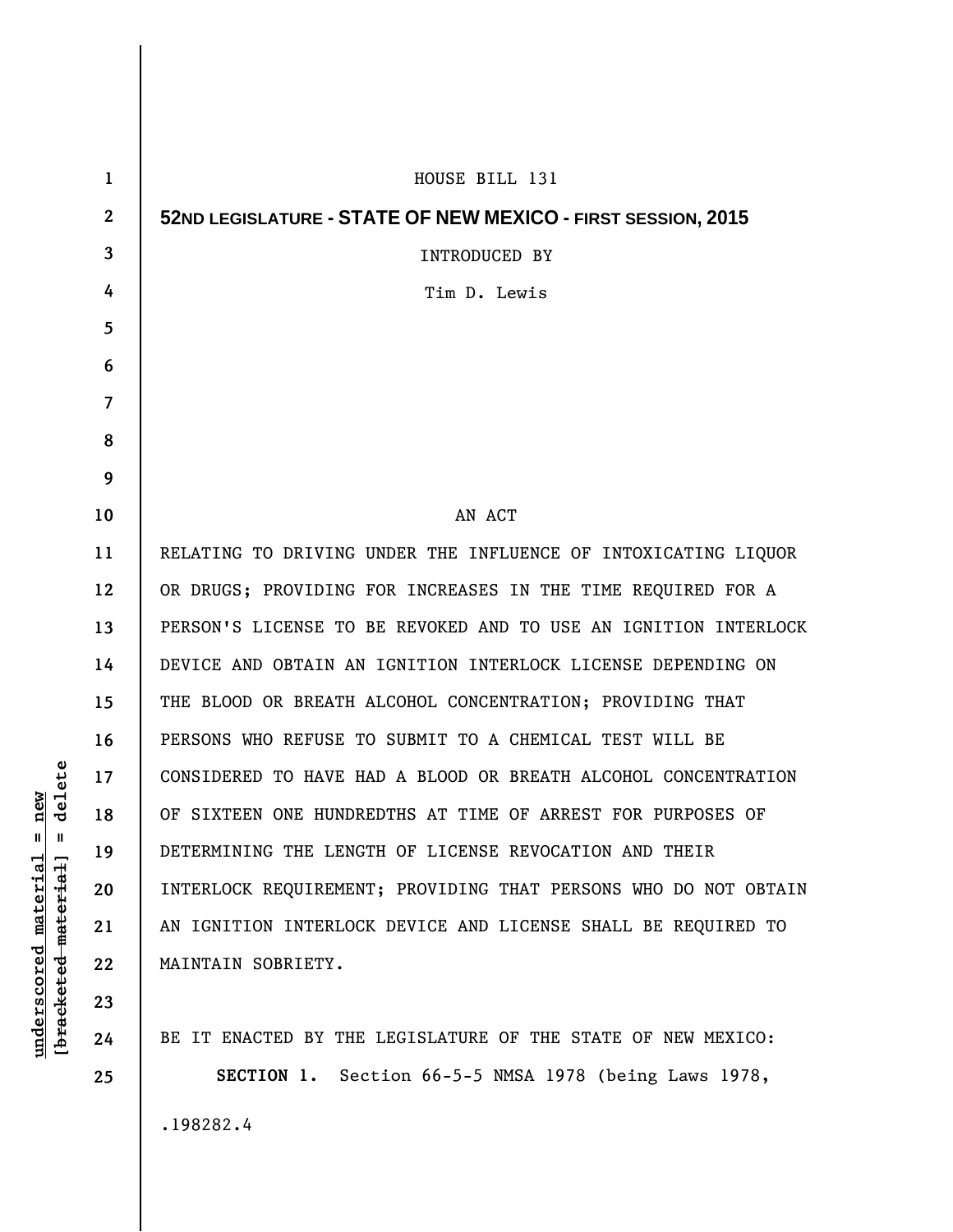**1 2 3 4 5 6 7 8 9 10 11 12 13 14 15 16 17 18 19 20 21 22 23 24 25**  Chapter 35, Section 227, as amended) is amended to read: "66-5-5. PERSONS NOT TO BE LICENSED.--The division shall not issue a driver's license under the Motor Vehicle Code to any person: A. who is under the age of eighteen years, except the division may, in its discretion, issue: (1) an instruction permit to a person fifteen years of age or older who is enrolled in and attending or has completed a driver education course approved by the bureau that includes a DWI education and prevention component; (2) a provisional license to a person fifteen years and six months of age or older: (a) who has completed a driver education course approved by the bureau or offered by a public school that includes a DWI education and prevention component and has had an instruction permit for at least six months as provided in Section 66-5-8 NMSA 1978; and (b) who has successfully completed a practice driving component; (3) a driver's license to a person sixteen years and six months of age or older: (a) who has had a provisional license for at least a twelve-month period immediately preceding the date of the application for the driver's license as provided in Section 66-5-9 NMSA 1978; .198282.4  $- 2 -$ 

**underscored material = new [bracketed material] = delete**

 $\frac{1}{2}$  intereted material = delete  $underscored material = new$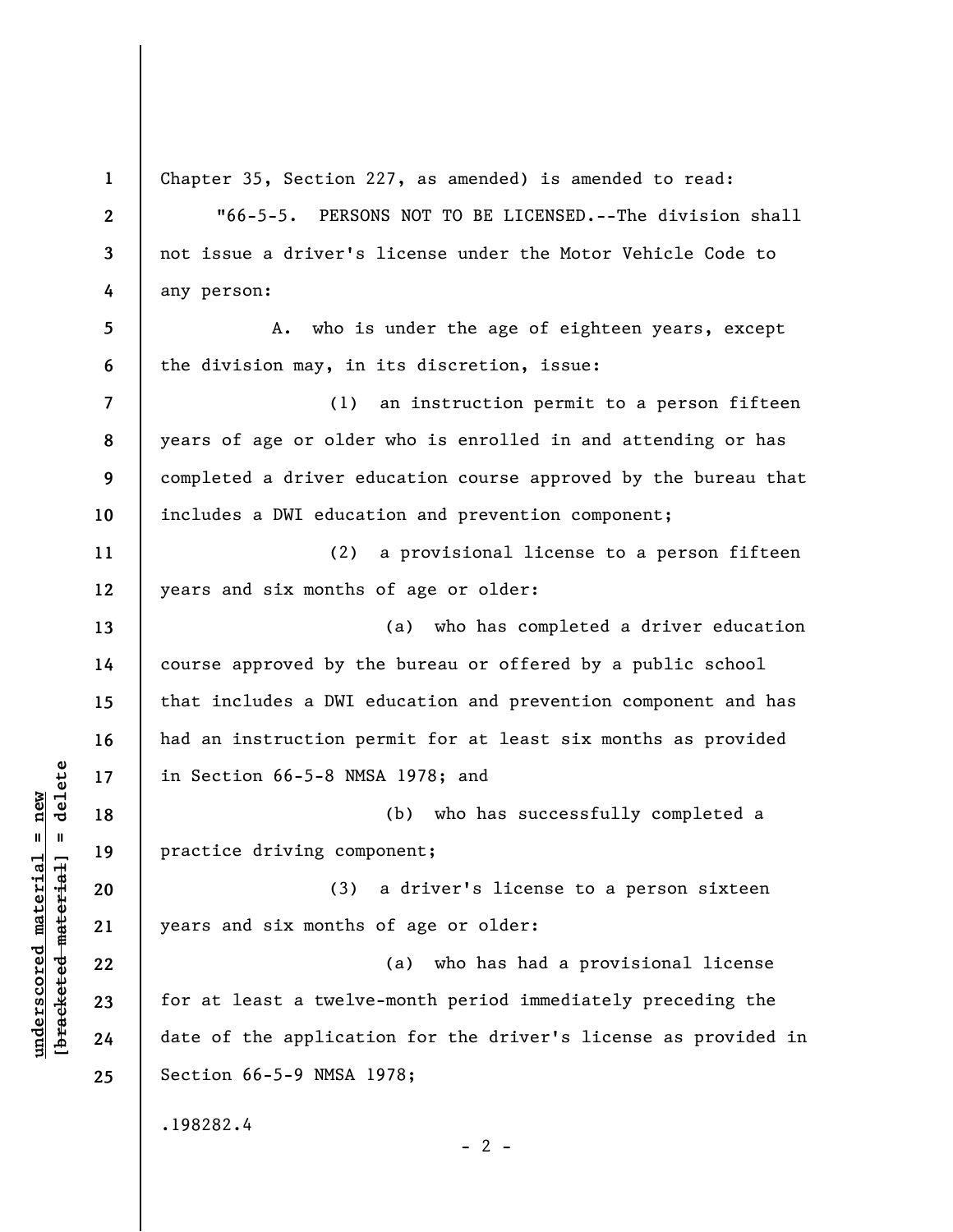| $\mathbf{1}$            | (b) who has complied with restrictions                          |
|-------------------------|-----------------------------------------------------------------|
| $\mathbf{2}$            | on that license; and                                            |
| 3                       | (c) who has not been adjudicated for an                         |
| 4                       | offense involving the use of alcohol or drugs during the        |
| 5                       | twelve-month period immediately preceding the application for   |
| 6                       | the driver's license and who has no pending adjudications       |
| $\overline{\mathbf{7}}$ | alleging an offense involving the use of alcohol or drugs at    |
| 8                       | the time of application; and                                    |
| 9                       | (4) to a person thirteen years of age or older                  |
| 10                      | who passes an examination prescribed by the division, a license |
| 11                      | restricted to the operation of a motorcycle, provided:          |
| 12                      | (a) the motorcycle is not in excess of                          |
| 13                      | one hundred cubic centimeters displacement;                     |
| 14                      | no holder of an initial license may<br>(b)                      |
| 15                      | carry any other passenger while driving a motorcycle; and       |
| 16                      | (c) the director approves and certifies                         |
| 17                      | motorcycles as not in excess of one hundred cubic centimeters   |
| 18                      | displacement and by rule provides for a method of               |
| 19                      | identification of such motorcycles by all law enforcement       |
| 20                      | officers;                                                       |
| 21                      | whose license or driving privilege has been<br>B.               |
| 22                      | suspended or denied, during the period of suspension or denial, |
| 23                      | or to any person whose license has been revoked, except as      |
| 24                      | provided in Section 66-5-32 NMSA 1978 and the Ignition          |
| 25                      | Interlock Licensing Act;                                        |
|                         | .198282.4                                                       |

 $[**bracket**et~~ed matched~~ + **met**et<sup>1</sup> + **del**et~~e~~$ **[bracketed material] = delete**  $underscored material = new$ **underscored material = new**

- 3 -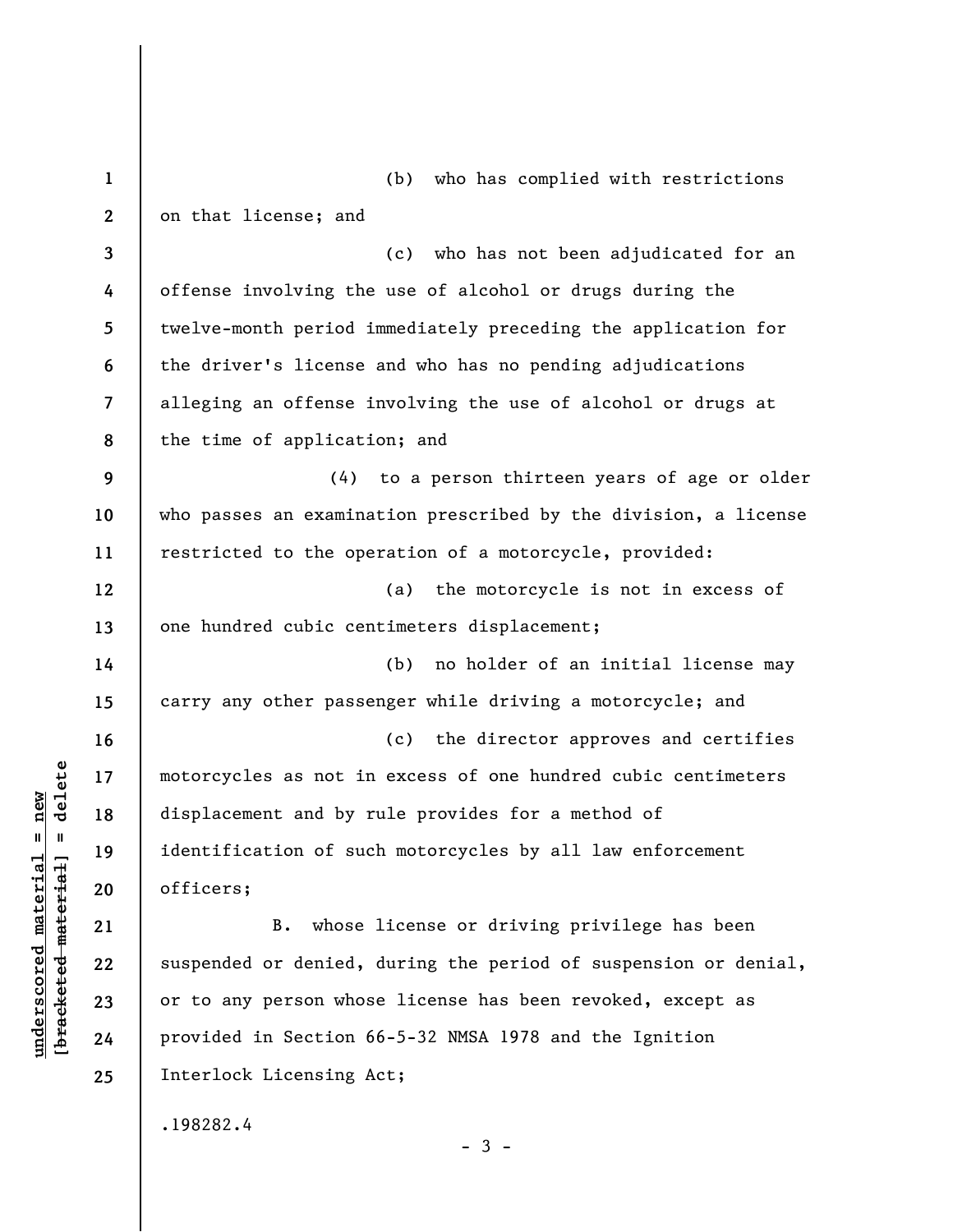C. who is an habitual user of narcotic drugs or alcohol or an habitual user of any drug to a degree that renders the person incapable of safely driving a motor vehicle;

**4 5 6 7 8 9 10 11 12 13 14 15 16 17 18 19 20 21 22 23 24**  D. who [is four or more times convicted of] has had that person's driving privilege or driver's license revoked for the remainder of the offender's life for driving a motor vehicle while under the influence of intoxicating liquor or narcotic drug regardless of whether the convictions are under the laws or ordinances of this state or any municipality or county of this state or under the laws or ordinances of any other state, the District of Columbia or any governmental subdivision thereof, except as provided in the Ignition Interlock Licensing Act. Five years from the date of the [fourth] last conviction and every five years thereafter, the person may apply to any district court of this state for restoration of the license, and the court, upon good cause being shown, may order restoration of the license applied for; provided that the person has not been subsequently convicted of driving a motor vehicle while under the influence of intoxicating liquor or drugs. Upon issuance of the order of restoration, a certified copy shall immediately be forwarded to the division, and if the person is otherwise qualified for the license applied for, the four previous convictions shall not prohibit issuance of the license;

E. who was convicted on or after June 17, 2005 of .198282.4 - 4 -

delete **[bracketed material] = delete**  $underscored material = new$ **underscored material = new**  $\mathbf{u}$ bracketed material

**25** 

**1** 

**2**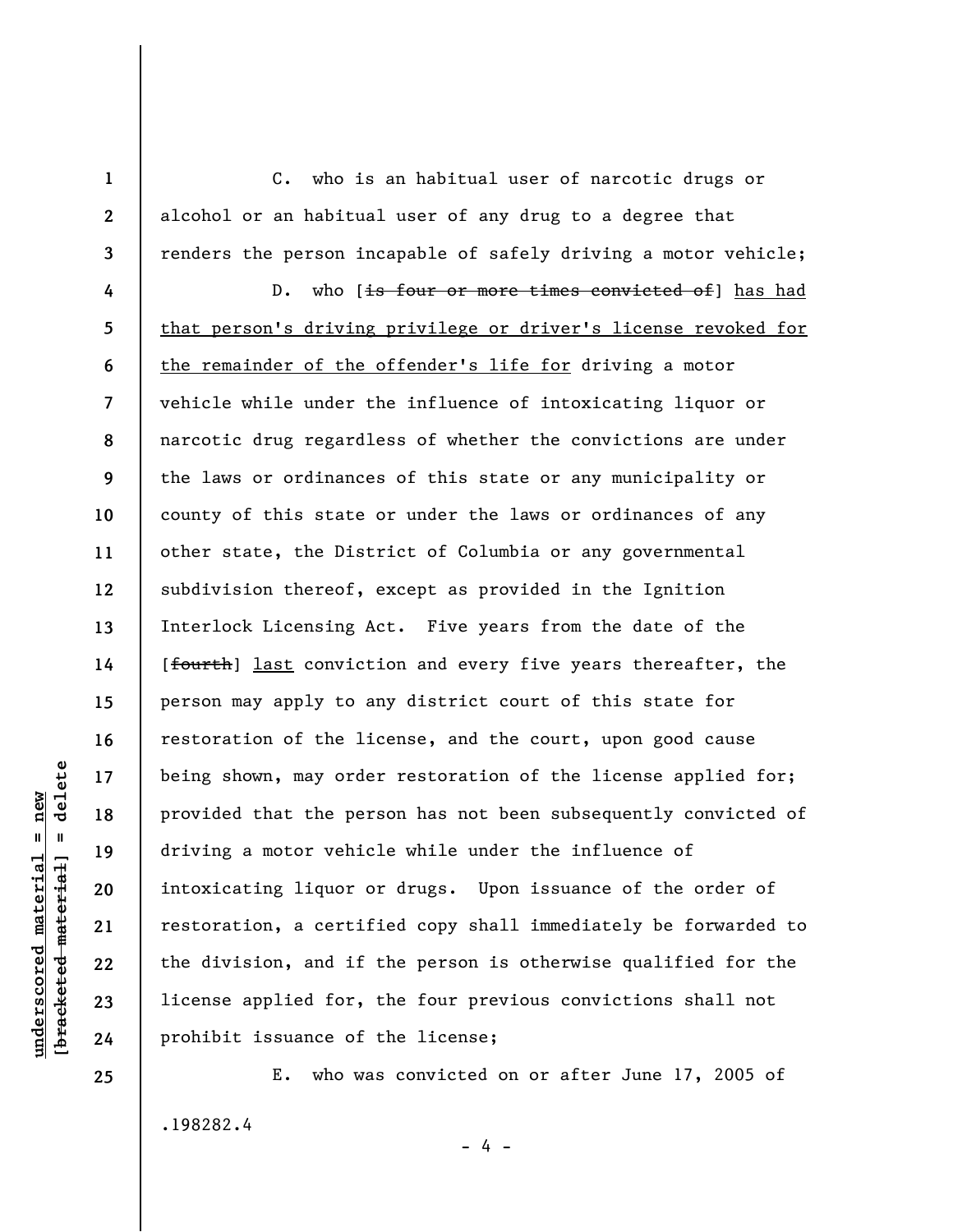**1 2 3 4 5 6 7 8 9 10 11 12 13 14 15 16 17 18 19 20 21 22 23 24 25**  driving a motor vehicle while under the influence of intoxicating liquor or drugs pursuant to the laws or ordinances of any other state, the District of Columbia or any governmental subdivision thereof, unless the person obtains an ignition interlock license as provided in the Ignition Interlock Licensing Act for a period of one year for a first conviction; a period of two years for a second conviction; a period of three years for a third conviction; or the remainder of the offender's life for a fourth or subsequent conviction, subject to a five-year review as provided in Subsection D of this section. Upon presentation of proof satisfactory to the division, the division may credit time spent by a person operating a motor vehicle with an ignition interlock or comparable device, as a condition of the person's sentence for a conviction in another jurisdiction pursuant to this subsection, against the ignition interlock time requirements imposed by this subsection. The division shall promulgate rules necessary for granting credit to persons who participate in comparable out-of-state programs following a conviction for driving a motor vehicle while under the influence of intoxicating liquor or drugs. The requirements of this subsection shall not apply to a person who applies for a driver's license ten years or more from the date of the person's last conviction, except for a person who is subject to lifetime driver's license revocation for a conviction in

.198282.4

 $- 5 -$ 

delete **[bracketed material] = delete**  $underscored material = new$ **underscored material = new**  $\mathbf{I}$ bracketed material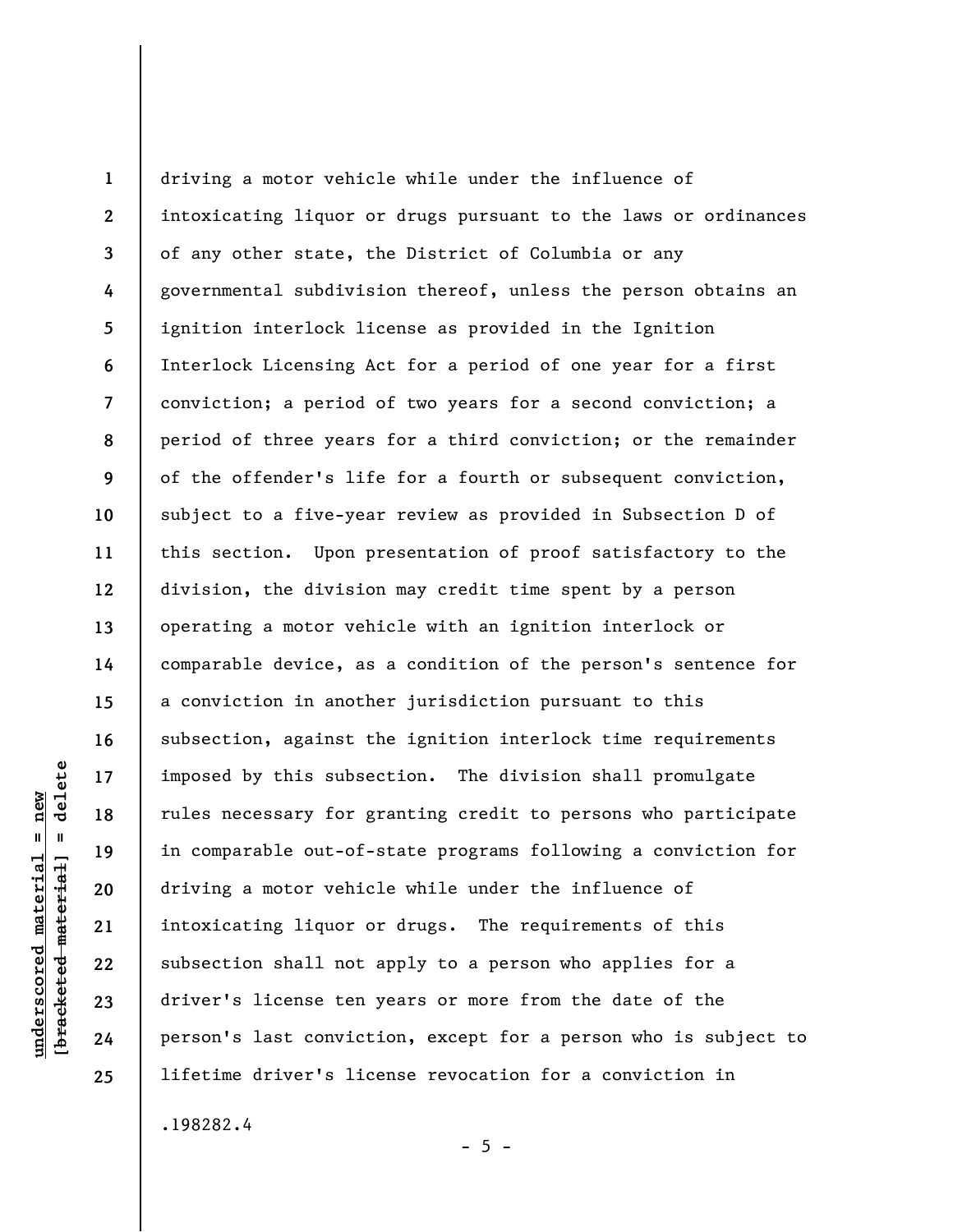**1**  another jurisdiction pursuant to this subsection;

**2 3 4 5 6**  F. who has previously been afflicted with or who is suffering from any mental disability or disease that would render the person unable to drive a motor vehicle with safety upon the highways and who has not, at the time of application, been restored to health;

**8 9**  G. who is required by the Motor Vehicle Code to take an examination, unless the person has successfully passed the examination;

**10 11 12**  H. who is required under the laws of this state to deposit proof of financial responsibility and who has not deposited the proof;

I. when the director has good cause to believe that the operation of a motor vehicle on the highways by the person would be inimical to public safety or welfare; or

J. as a motorcycle driver who is less than eighteen years of age and who has not presented a certificate or other evidence of having successfully completed a motorcycle driver education program licensed or offered in conformance with rules of the bureau."

**SECTION 2.** Section 66-5-29 NMSA 1978 (being Laws 1978, Chapter 35, Section 251, as amended) is amended to read:

"66-5-29. MANDATORY REVOCATION OF LICENSE BY DIVISION.--

 $- 6 -$ 

A. The division shall immediately revoke the driving privilege or driver's license of a driver upon

.198282.4

 $b$ racketed material] = delete **[bracketed material] = delete**  $underscored material = new$ **underscored material = new**

**7** 

**13** 

**14** 

**15** 

**16** 

**17** 

**18** 

**19** 

**20** 

**21** 

**22** 

**23** 

**24**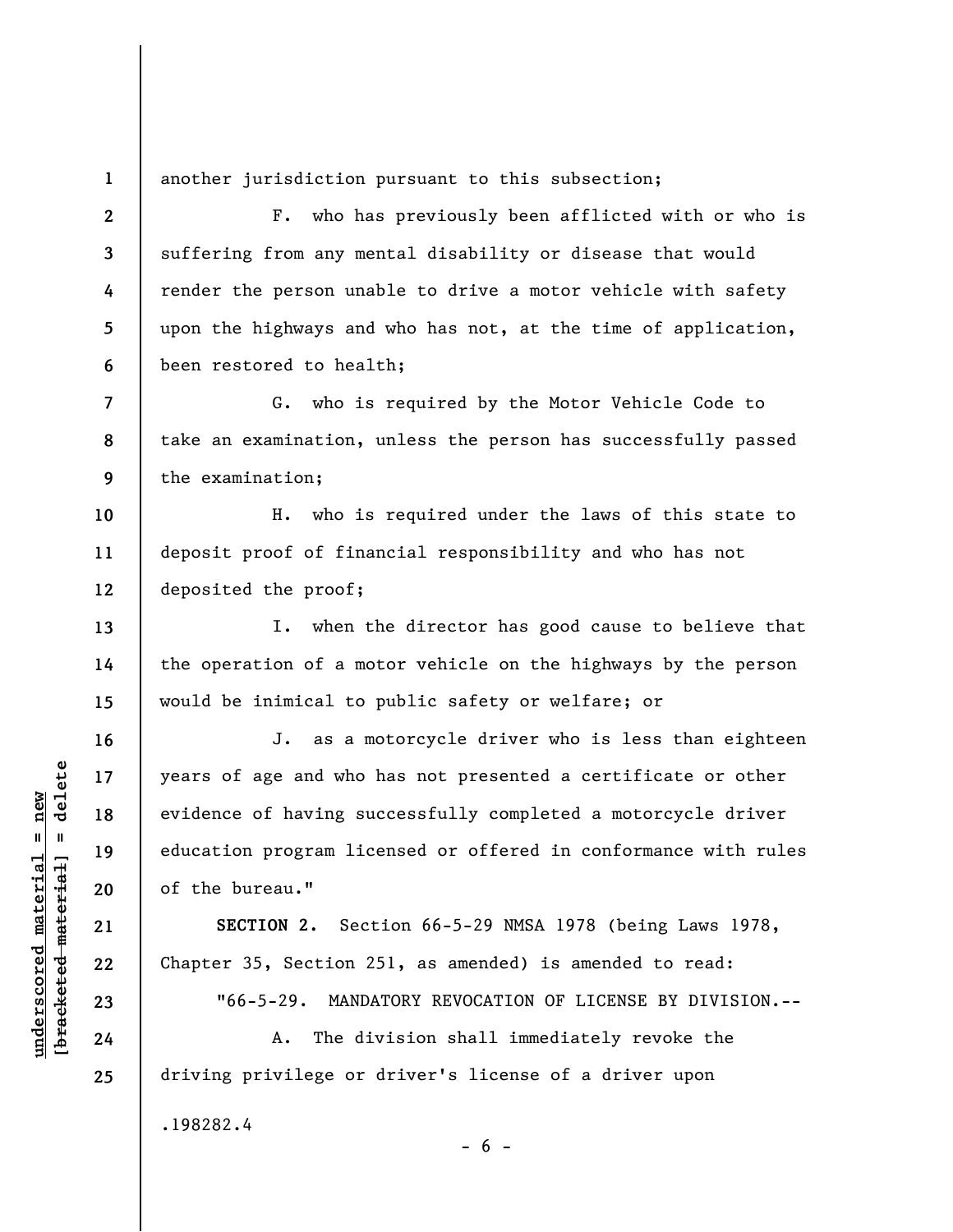**1 2 3 4 5 6 7 8 9 10 11 12 13 14 15 16 17 18 19 20 21 22 23 24 25**  receiving a record of the driver's adjudication as a delinquent for or conviction of any of the following offenses, whether the offense is under any state law or local ordinance, when the conviction or adjudication has become final: (1) manslaughter or negligent homicide resulting from the operation of a motor vehicle; (2) any offense rendering a person a "first offender" as defined in the Motor Vehicle Code; (3) any offense rendering a person a "subsequent offender" as defined in the Motor Vehicle Code; (4) any felony in the commission of which a motor vehicle is used; (5) failure to stop and render aid as required under the laws of this state in the event of a motor vehicle accident resulting in the death or personal injury of another; (6) perjury or the making of a false affidavit or statement under oath to the division under the Motor Vehicle Code or under any other law relating to the ownership or operation of motor vehicles; or (7) conviction or forfeiture of bail not vacated upon three charges of reckless driving committed within a period of twelve months. B. Except as provided in the Ignition Interlock Licensing Act and in Subsection C, D, E or F of this section, a person whose driving privilege or driver's license has been .198282.4 - 7 -

**underscored material = new [bracketed material] = delete**

 $\frac{1}{2}$  intereted material = delete  $underscored material = new$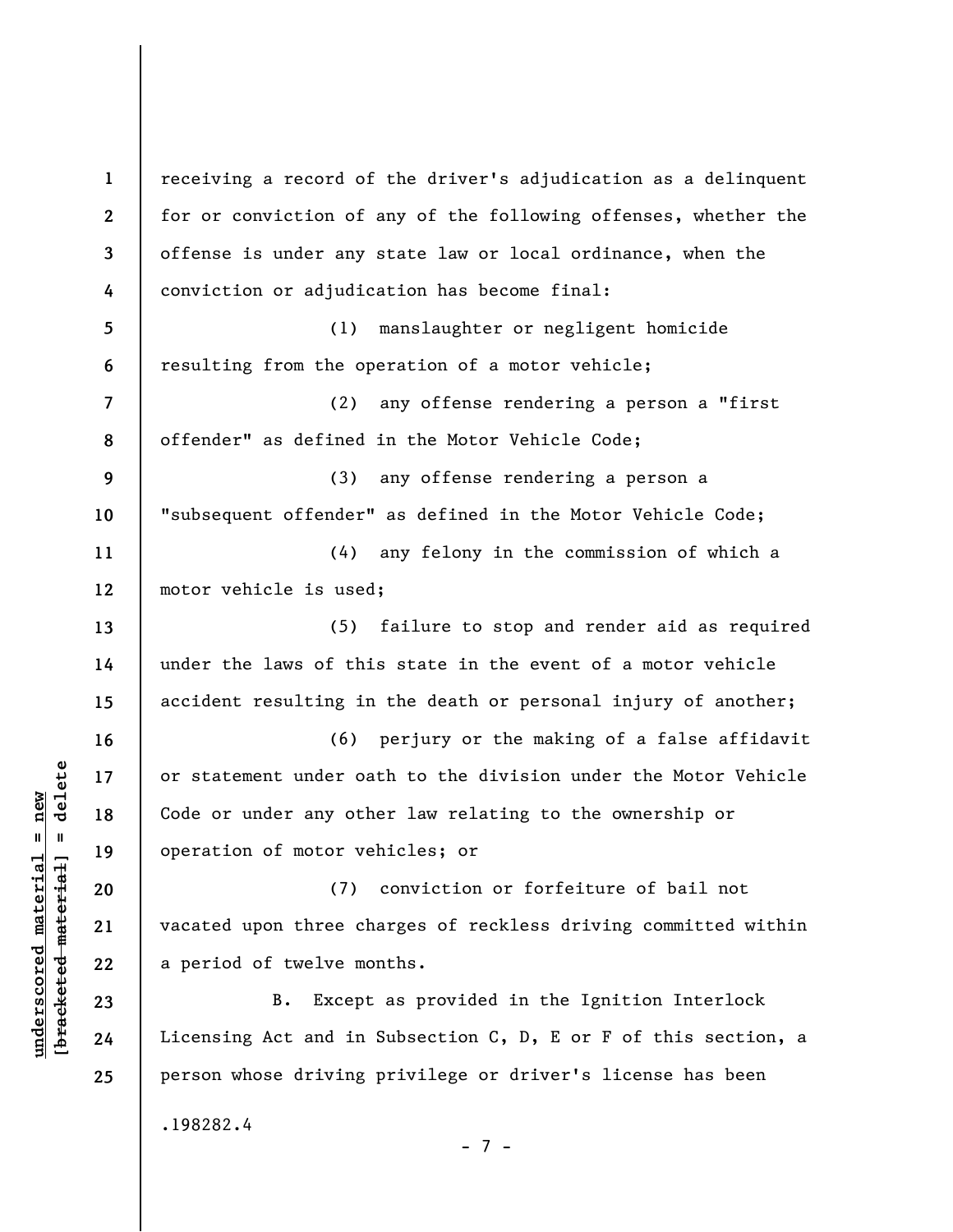**1 2 3 4**  revoked under this section shall not be entitled to apply for or receive a new license until one year from the date that the conviction is final and all rights to an appeal have been exhausted.

**5 6 7 8 9 10 11 12 13 14**  C. A person who, upon adjudication as a delinquent for driving while under the influence of intoxicating liquor or drugs or a conviction pursuant to Section 66-8-102 NMSA 1978, is subject to revocation of the driving privilege or driver's license under this section for an offense pursuant to which the person was also subject to revocation of the driving privilege or driver's license pursuant to Section 66-8-111 NMSA 1978 shall have the person's driving privilege or driver's license revoked for that offense for a combined period of time equal to:

> [(1) one year for a first offender; or (2) for a subsequent offender: (a) two years for a second conviction; (b) three years for a third conviction;

**20 21 22 23 24 25**  (c) the remainder of the offender's life for a fourth or subsequent conviction, subject to a five-year review, as provided in Sections 66-5-5 and 66-8-102 NMSA 1978.] (1) for a first offender: (a) one year, if the blood or breath of the person contained an alcohol concentration below sixteen one

- 8 -

.198282.4

 $\frac{1}{2}$  intereted material = delete **[bracketed material] = delete**  $anderscored material = new$ **underscored material = new**

**15** 

**16** 

**17** 

**18** 

**19** 

or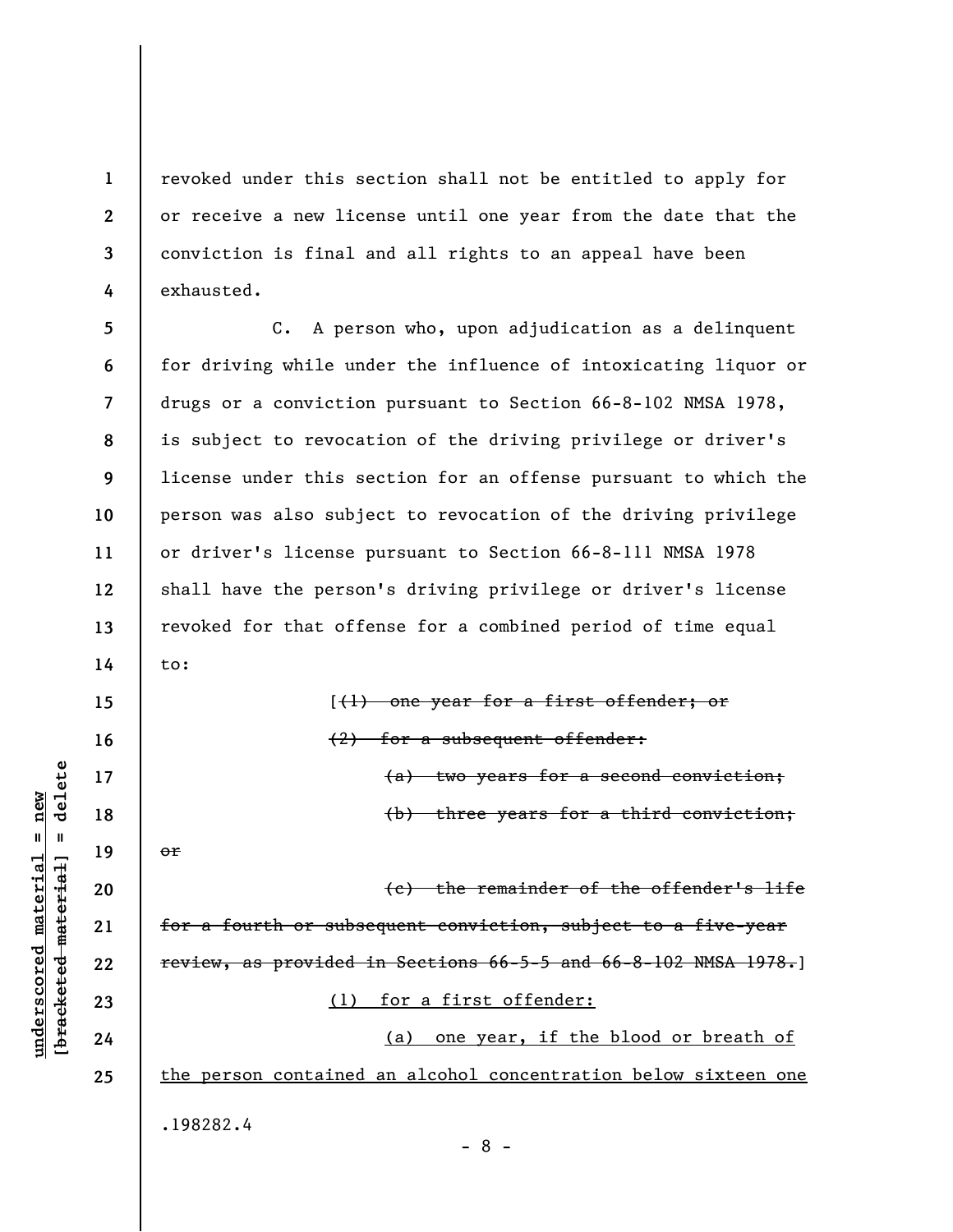| $\mathbf{1}$            | hundredths;                                                     |
|-------------------------|-----------------------------------------------------------------|
| $\boldsymbol{2}$        | two years, if the blood or breath of<br>(b)                     |
| 3                       | the person contained an alcohol concentration from sixteen one  |
| 4                       | hundredths to below twenty-four one hundredths; and             |
| 5                       | (c) four years, if the blood or breath                          |
| 6                       | of the person contained an alcohol concentration of twenty-four |
| $\overline{\mathbf{z}}$ | one hundredths or greater;                                      |
| 8                       | for a second conviction:<br>(2)                                 |
| 9                       | (a) two years, if the blood or breath of                        |
| 10                      | the person contained an alcohol concentration below sixteen one |
| 11                      | hundredths;                                                     |
| 12                      | four years, if the blood or breath<br>(b)                       |
| 13                      | of the person contained an alcohol concentration from sixteen   |
| 14                      | one hundredths to below twenty-four one hundredths; and         |
| 15                      | (c) the remainder of the offender's life                        |
| 16                      | if the blood or breath of the person contained an alcohol       |
| 17                      | concentration of twenty-four one hundredths or greater, subject |
| 18                      | to a five-year review, as provided in Sections 66-5-5 and       |
| 19                      | 66-8-102 NMSA 1978;                                             |
| 20                      | for a third conviction:<br>(3)                                  |
| 21                      | three years, if the blood or breath<br>(a)                      |
| 22                      | of the person contained an alcohol concentration below sixteen  |
| 23                      | one hundredths; and                                             |
| 24                      | the remainder of the offender's life<br>(b)                     |
| 25                      | if the blood or breath of the person contained an alcohol       |
|                         | .198282.4<br>$-9-$                                              |

**underscored material = new [bracketed material] = delete**

 $[bracketeed-materiat] = delete$  $underscored material = new$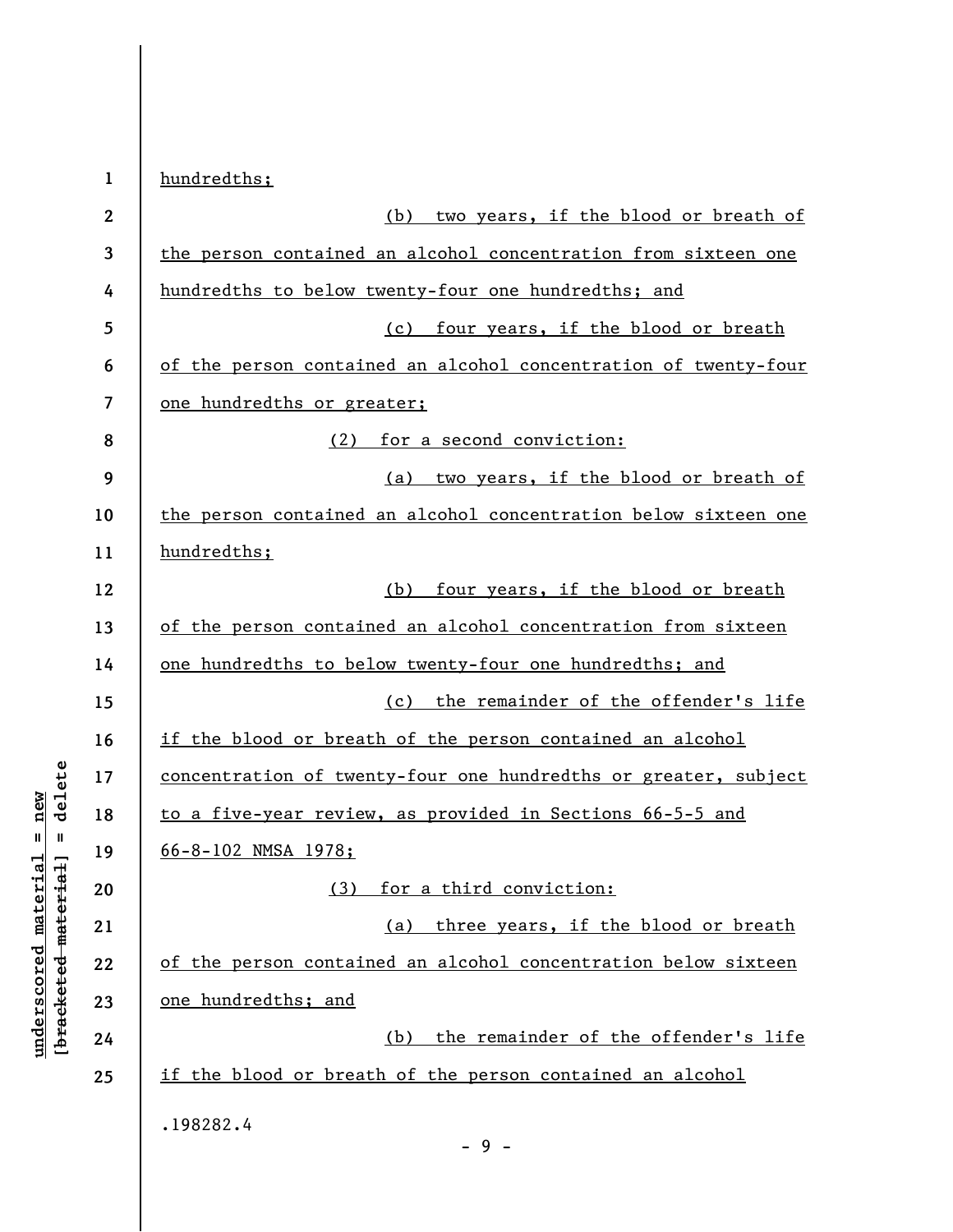concentration of sixteen one hundredths or greater, subject to a five-year review, as provided in Sections 66-5-5 and 66-8-102 NMSA 1978; and

(4) for a fourth or subsequent conviction, for the remainder of the offender's life, subject to a five-year review, as provided in Sections 66-5-5 and 66-8-102 NMSA 1978.

**7 8 9 10 11 12 13 14 15 16 17**  D. The division shall apply the license revocation provisions of Subsection C of this section and the provisions of Subsection D of Section 66-5-5 NMSA 1978 to a person who was three or more times convicted of driving a motor vehicle under the influence of intoxicating liquor or drugs and who has a driver's license revocation pursuant to the law in effect prior to June 17, 2005, upon the request of the person and if the person has had an ignition interlock license for three years or more and has proof from the ignition interlock vendor of no violations of the ignition interlock device in the previous six months.

E. Upon receipt of an order from a court pursuant to Section 32A-2-19 NMSA 1978 or Subsection G of Section 32A-2-22 NMSA 1978, the division shall revoke the driver's license or driving privileges for a period of time in accordance with these provisions.

F. Upon receipt from a district court of a record of conviction for the offense of shooting at or from a motor vehicle pursuant to Subsection B of Section 30-3-8 NMSA 1978 or .198282.4

 $\frac{1}{2}$  intereted material = delete **[bracketed material] = delete**  $underscored material = new$ **underscored material = new**

**18** 

**19** 

**20** 

**21** 

**22** 

**23** 

**24** 

**25** 

**1** 

**2** 

**3** 

**4** 

**5** 

**6** 

 $-10 -$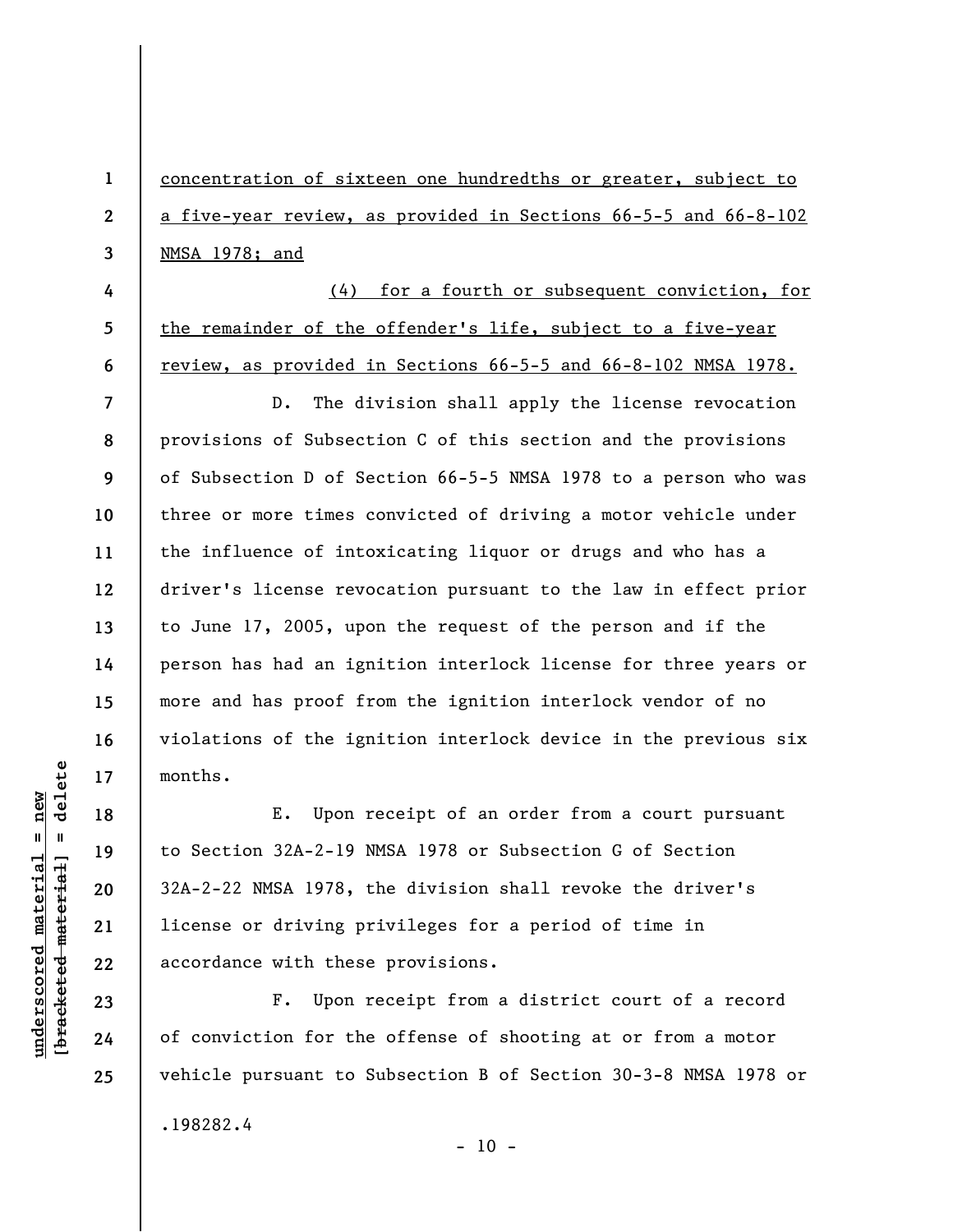of a conviction for a conspiracy or an attempt to commit that offense, the division shall revoke the driver's license or driving privileges of the convicted person. A person whose driver's license or driving privilege has been revoked pursuant to the provisions of this subsection shall not be entitled to apply for or receive any new driver's license or driving privilege until one year from the date that the conviction is final and all rights to an appeal have been exhausted."

**SECTION 3.** Section 66-8-102 NMSA 1978 (being Laws 1953, Chapter 139, Section 54, as amended) is amended to read:

"66-8-102. DRIVING UNDER THE INFLUENCE OF INTOXICATING LIQUOR OR DRUGS--AGGRAVATED DRIVING UNDER THE INFLUENCE OF INTOXICATING LIQUOR OR DRUGS--PENALTIES.--

A. It is unlawful for a person who is under the influence of intoxicating liquor to drive a vehicle within this state.

B. It is unlawful for a person who is under the influence of any drug to a degree that renders the person incapable of safely driving a vehicle to drive a vehicle within this state.

**[bracketed material] = delete 21** 

**1** 

**2** 

**3** 

**4** 

**5** 

**6** 

**7** 

**8** 

**9** 

**10** 

**11** 

**12** 

**13** 

**14** 

**15** 

**16** 

**17** 

**18** 

**19** 

**20** 

**22** 

**23** 

**24** 

**25** 

**underscored material = new**

 $underscored material = new$ 

delete

 $\mathbf{u}$ 

bracketed material

C. It is unlawful for:

(1) a person to drive a vehicle in this state if the person has an alcohol concentration of eight one hundredths or more in the person's blood or breath within three hours of driving the vehicle and the alcohol concentration

- 11 -

.198282.4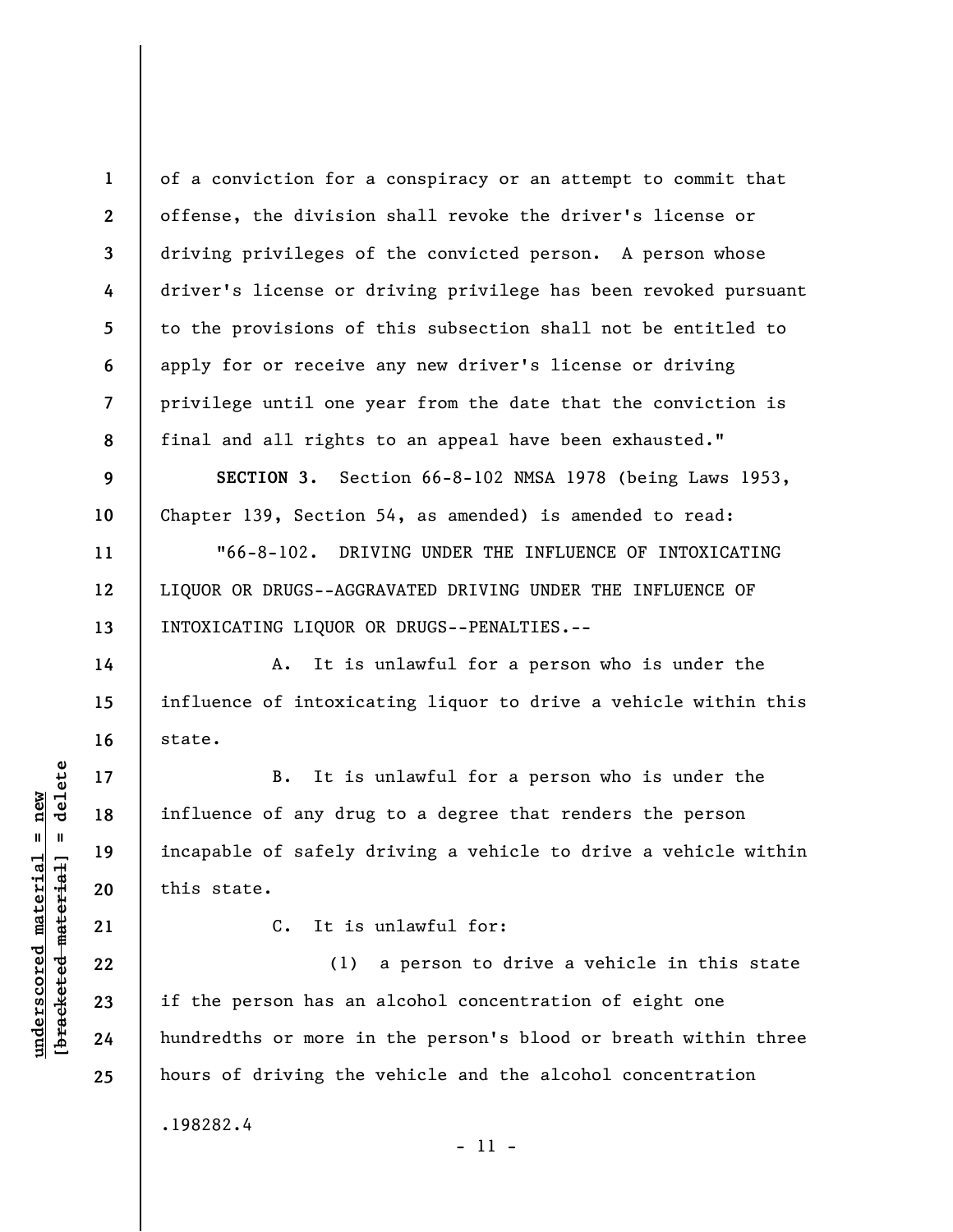**1 2**  results from alcohol consumed before or while driving the vehicle; or

**3 4 5 6 7 8**  (2) a person to drive a commercial motor vehicle in this state if the person has an alcohol concentration of four one hundredths or more in the person's blood or breath within three hours of driving the commercial motor vehicle and the alcohol concentration results from alcohol consumed before or while driving the vehicle.

**9 10**  D. Aggravated driving under the influence of intoxicating liquor or drugs consists of:

(1) driving a vehicle in this state with an alcohol concentration of sixteen one hundredths or more in the driver's blood or breath within three hours of driving the vehicle and the alcohol concentration results from alcohol consumed before or while driving the vehicle;

(2) causing bodily injury to a human being as a result of the unlawful operation of a motor vehicle while driving under the influence of intoxicating liquor or drugs; or

(3) refusing to submit to chemical testing, as provided for in the Implied Consent Act, and in the judgment of the court, based upon evidence of intoxication presented to the court, the driver was under the influence of intoxicating liquor or drugs.

E. A first conviction pursuant to this section shall be punished, notwithstanding the provisions of Section .198282.4

 $\frac{1}{2}$  of  $\frac{1}{2}$  and  $\frac{1}{2}$  and  $\frac{1}{2}$  and  $\frac{1}{2}$  and  $\frac{1}{2}$  and  $\frac{1}{2}$  and  $\frac{1}{2}$  and  $\frac{1}{2}$  and  $\frac{1}{2}$  and  $\frac{1}{2}$  and  $\frac{1}{2}$  and  $\frac{1}{2}$  and  $\frac{1}{2}$  and  $\frac{1}{2}$  and  $\frac{1}{2}$  an **[bracketed material] = delete**  $underscored material = new$ **underscored material = new**

**11** 

**12** 

**13** 

**14** 

**15** 

**16** 

**17** 

**18** 

**19** 

**20** 

**21** 

**22** 

**23** 

**24** 

**25** 

 $- 12 -$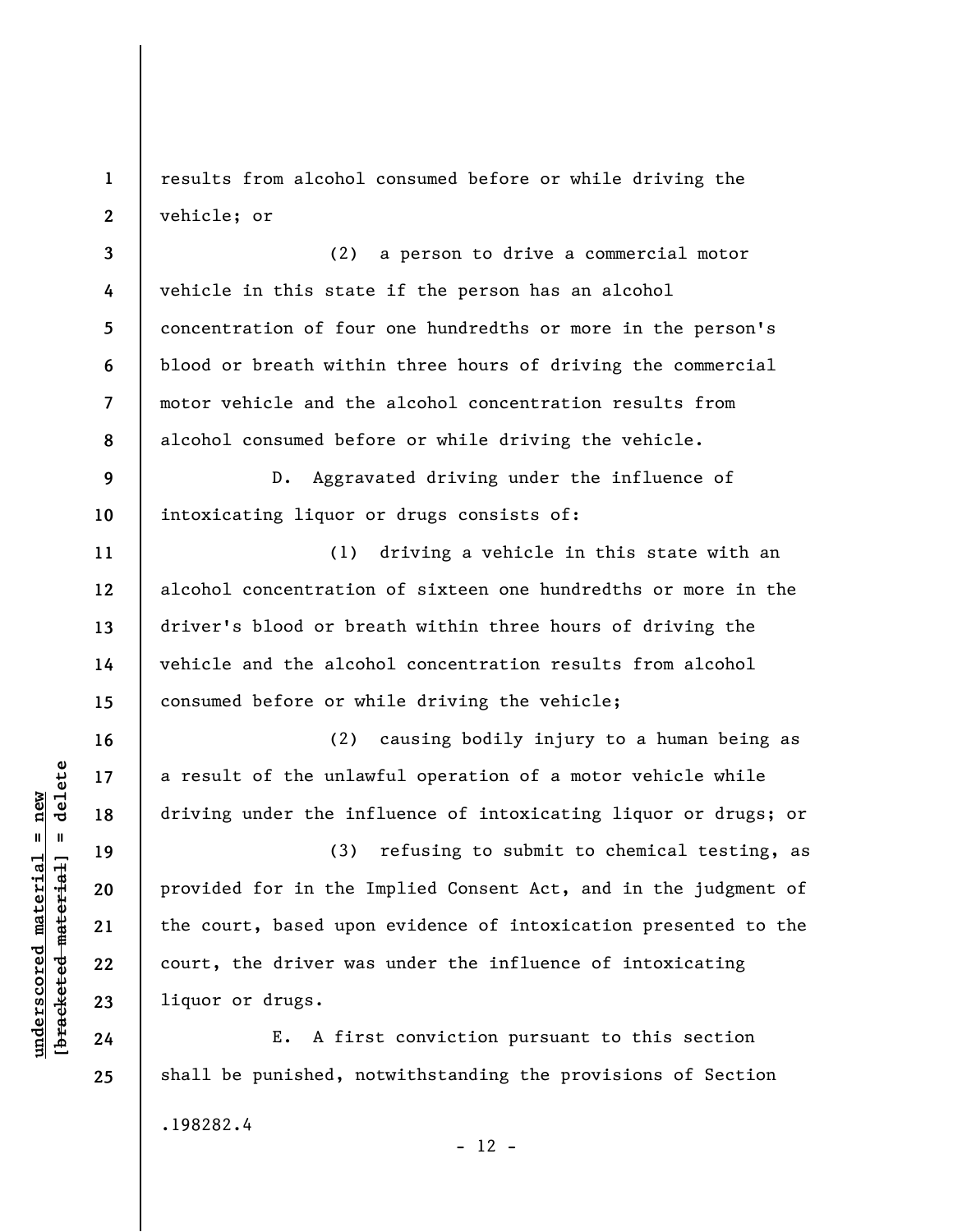**1 2 3 4 5 6 7 8 9 10 11 12 13 14 15 16 17 18 19 20 21 22 23 24 25**  31-18-13 NMSA 1978, by imprisonment for not more than ninety days or by a fine of not more than five hundred dollars (\$500), or both; provided that if the sentence is suspended in whole or in part or deferred, the period of probation may extend beyond ninety days but shall not exceed [one year] four years. Upon a first conviction pursuant to this section, an offender shall be sentenced to not less than twenty-four hours of community service. In addition, the offender may be required to pay a fine of three hundred dollars (\$300). The offender shall be ordered by the court to participate in and complete a screening program described in Subsection K of this section and to attend a driver rehabilitation program for alcohol or drugs, also known as a "DWI school", approved by the bureau and also may be required to participate in other rehabilitative services as the court shall determine to be necessary. In addition to those penalties, when an offender commits aggravated driving under the influence of intoxicating liquor or drugs, the offender shall be sentenced to not less than forty-eight consecutive hours in jail. If an offender fails to complete, within a time specified by the court, any community service, screening program, treatment program or DWI school ordered by the court or fails to comply with any other condition of probation, the offender shall be sentenced to not less than an additional forty-eight consecutive hours in jail. Any jail sentence imposed pursuant to this subsection for failure to complete,

.198282.4

 $- 13 -$ 

## delete **[bracketed material] = delete**  $underscored material = new$ **underscored material = new**  $\mathbf{I}$ bracketed material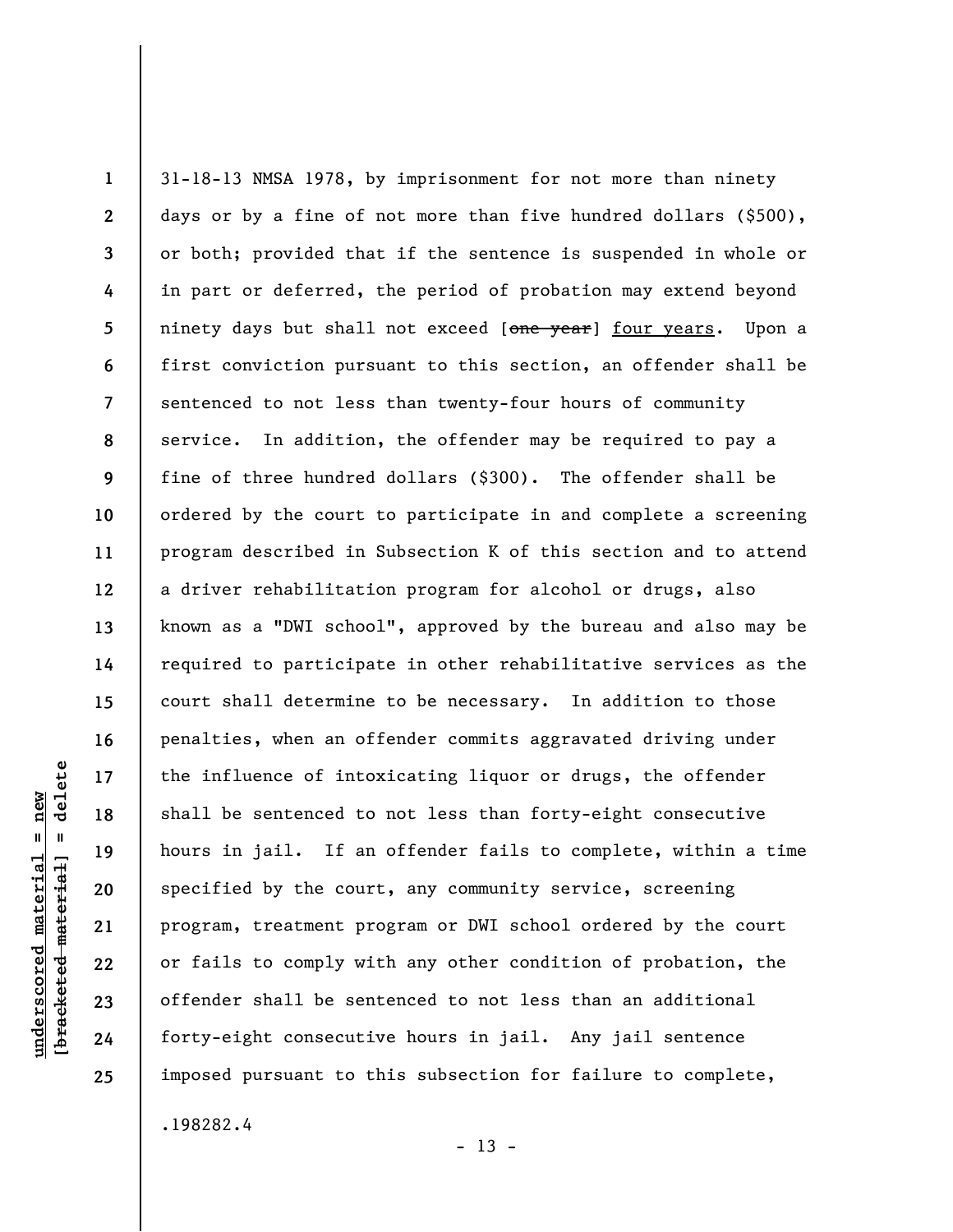**1 2 3 4 5 6 7 8 9 10 11**  within a time specified by the court, any community service, screening program, treatment program or DWI school ordered by the court or for aggravated driving under the influence of intoxicating liquor or drugs shall not be suspended, deferred or taken under advisement. On a first conviction pursuant to this section, any time spent in jail for the offense prior to the conviction for that offense shall be credited to any term of imprisonment fixed by the court. A deferred sentence pursuant to this subsection shall be considered a first conviction for the purpose of determining subsequent convictions.

F. A second or third conviction pursuant to this section shall be punished, notwithstanding the provisions of Section 31-18-13 NMSA 1978, by imprisonment for not more than three hundred sixty-four days or by a fine of not more than one thousand dollars (\$1,000), or both; provided that if the sentence is suspended in whole or in part, the period of probation may extend beyond one year but shall not exceed five years. Notwithstanding any provision of law to the contrary for suspension or deferment of execution of a sentence:

(1) upon a second conviction, an offender shall be sentenced to a jail term of not less than ninety-six consecutive hours, not less than forty-eight hours of community service and a fine of five hundred dollars (\$500). In addition to those penalties, when an offender commits aggravated driving .198282.4

 $\frac{1}{2}$  of  $\frac{1}{2}$  and  $\frac{1}{2}$  and  $\frac{1}{2}$  and  $\frac{1}{2}$  and  $\frac{1}{2}$  and  $\frac{1}{2}$  and  $\frac{1}{2}$  and  $\frac{1}{2}$  and  $\frac{1}{2}$  and  $\frac{1}{2}$  and  $\frac{1}{2}$  and  $\frac{1}{2}$  and  $\frac{1}{2}$  and  $\frac{1}{2}$  and  $\frac{1}{2}$  an **[bracketed material] = delete**  $underscored material = new$ **underscored material = new**

**12** 

**13** 

**14** 

**15** 

**16** 

**17** 

**18** 

**19** 

**20** 

**21** 

**22** 

**23** 

**24** 

**25** 

 $- 14 -$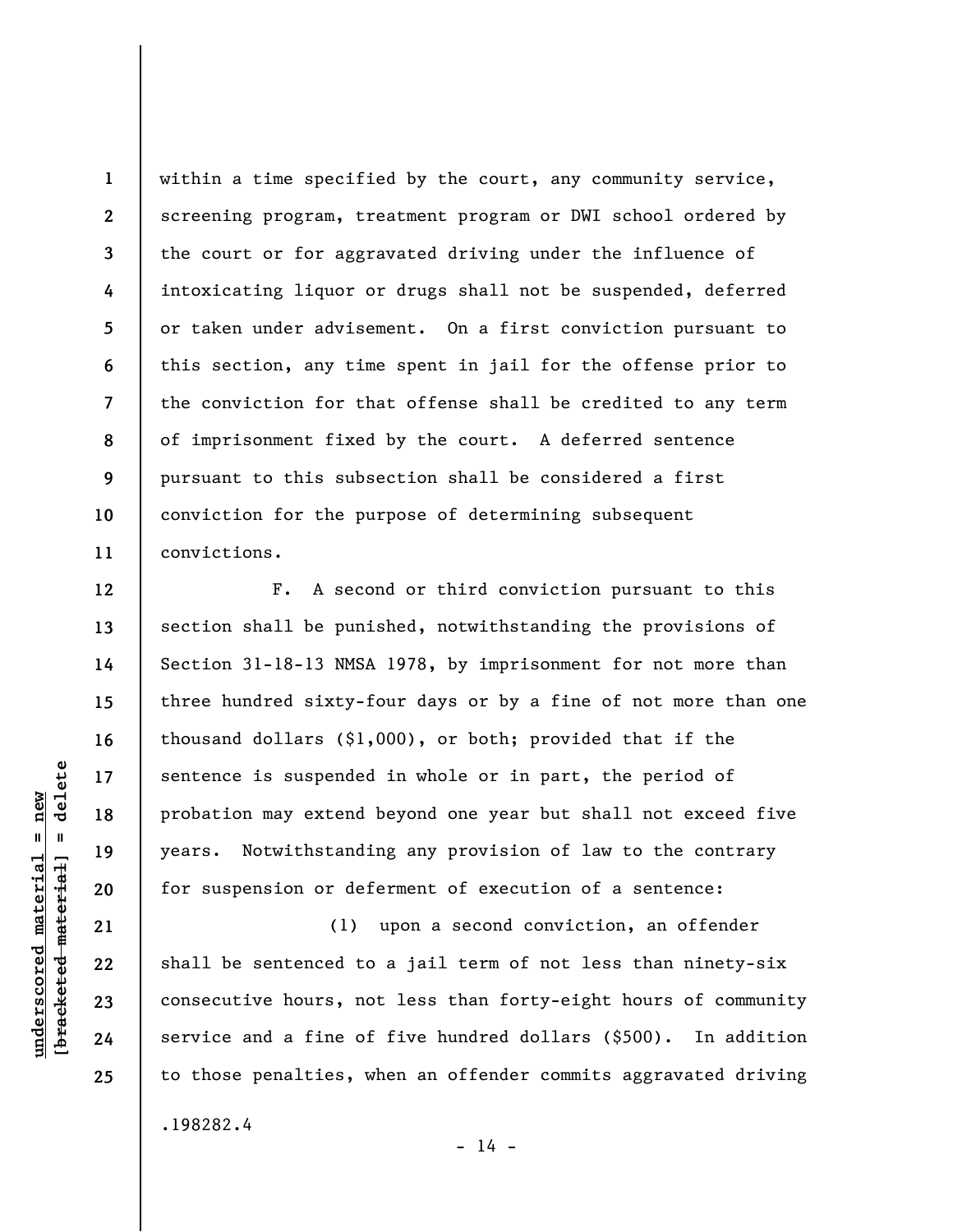**1 2 3 4 5 6 7 8 9**  under the influence of intoxicating liquor or drugs, the offender shall be sentenced to a jail term of not less than ninety-six consecutive hours. If an offender fails to complete, within a time specified by the court, any community service, screening program or treatment program ordered by the court, the offender shall be sentenced to not less than an additional seven consecutive days in jail. A penalty imposed pursuant to this paragraph shall not be suspended or deferred or taken under advisement; and

(2) upon a third conviction, an offender shall be sentenced to a jail term of not less than thirty consecutive days, not less than ninety-six hours of community service and a fine of seven hundred fifty dollars (\$750). In addition to those penalties, when an offender commits aggravated driving under the influence of intoxicating liquor or drugs, the offender shall be sentenced to a jail term of not less than sixty consecutive days. If an offender fails to complete, within a time specified by the court, any community service, screening program or treatment program ordered by the court, the offender shall be sentenced to not less than an additional sixty consecutive days in jail. A penalty imposed pursuant to this paragraph shall not be suspended or deferred or taken under advisement.

G. Upon a fourth conviction pursuant to this section, an offender is guilty of a fourth degree felony and, .198282.4  $- 15 -$ 

 $\frac{1}{2}$  of  $\frac{1}{2}$  and  $\frac{1}{2}$  and  $\frac{1}{2}$  and  $\frac{1}{2}$  and  $\frac{1}{2}$  and  $\frac{1}{2}$  and  $\frac{1}{2}$  and  $\frac{1}{2}$  and  $\frac{1}{2}$  and  $\frac{1}{2}$  and  $\frac{1}{2}$  and  $\frac{1}{2}$  and  $\frac{1}{2}$  and  $\frac{1}{2}$  and  $\frac{1}{2}$  an **[bracketed material] = delete**  $underscored material = new$ **underscored material = new**

**10** 

**11** 

**12** 

**13** 

**14** 

**15** 

**16** 

**17** 

**18** 

**19** 

**20** 

**21** 

**22** 

**23** 

**24**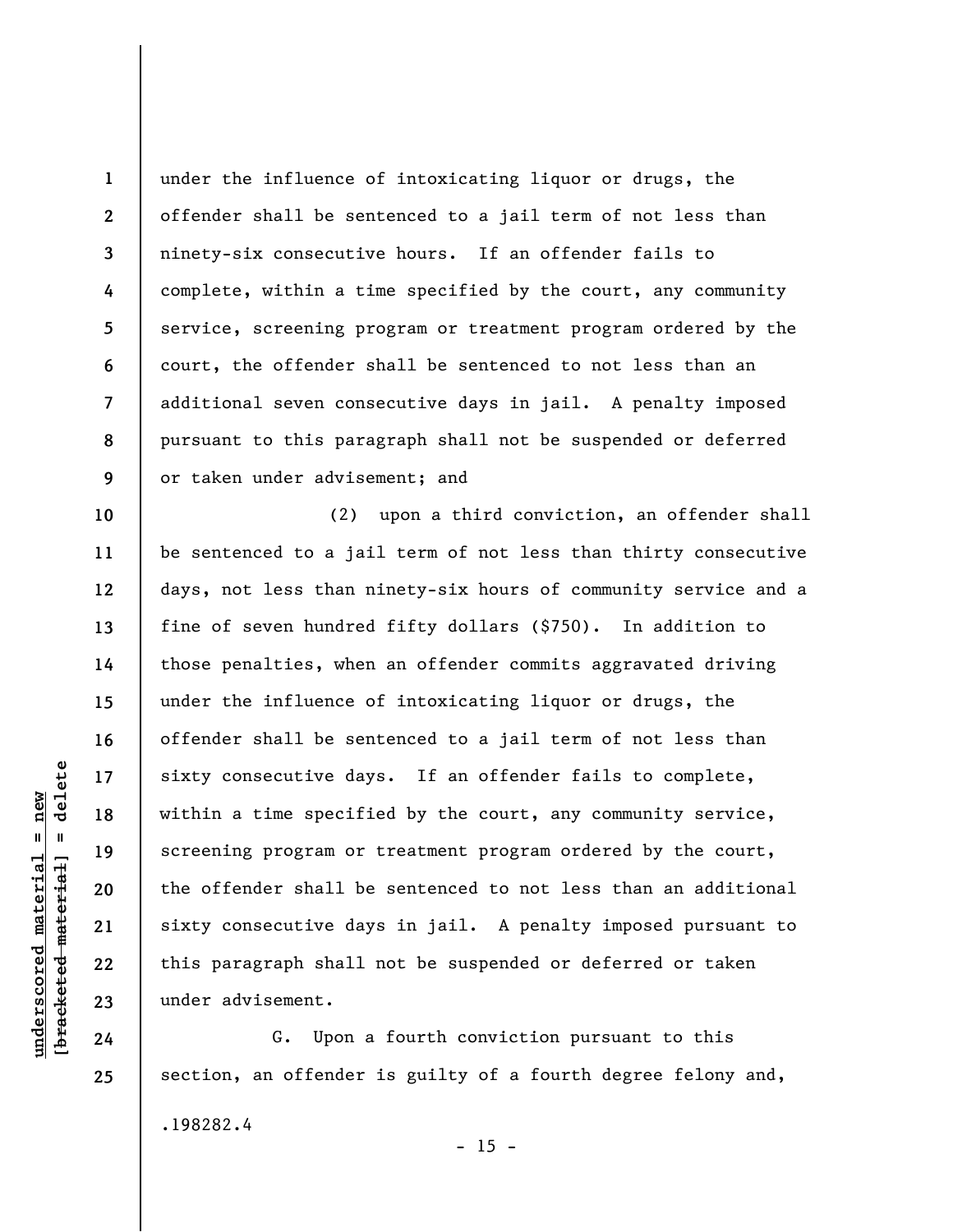notwithstanding the provisions of Section 31-18-15 NMSA 1978, shall be sentenced to a term of imprisonment of eighteen months, six months of which shall not be suspended, deferred or taken under advisement.

**8**  H. Upon a fifth conviction pursuant to this section, an offender is guilty of a fourth degree felony and, notwithstanding the provisions of Section 31-18-15 NMSA 1978, shall be sentenced to a term of imprisonment of two years, one year of which shall not be suspended, deferred or taken under advisement.

I. Upon a sixth conviction pursuant to this section, an offender is guilty of a third degree felony and, notwithstanding the provisions of Section 31-18-15 NMSA 1978, shall be sentenced to a term of imprisonment of thirty months, eighteen months of which shall not be suspended, deferred or taken under advisement.

J. Upon a seventh or subsequent conviction pursuant to this section, an offender is guilty of a third degree felony and, notwithstanding the provisions of Section 31-18-15 NMSA 1978, shall be sentenced to a term of imprisonment of three years, two years of which shall not be suspended, deferred or taken under advisement.

K. Upon any conviction pursuant to this section, an offender shall be required to participate in and complete, within a time specified by the court, an alcohol or drug abuse

.198282.4

 $\frac{1}{2}$  intereted material = delete **[bracketed material] = delete**  $underscored material = new$ **underscored material = new**

**1** 

**2** 

**3** 

**4** 

**5** 

**6** 

**7** 

**9** 

**10** 

**11** 

**12** 

**13** 

**14** 

**15** 

**16** 

**17** 

**18** 

**19** 

**20** 

**21** 

**22** 

**23** 

**24** 

 $- 16 -$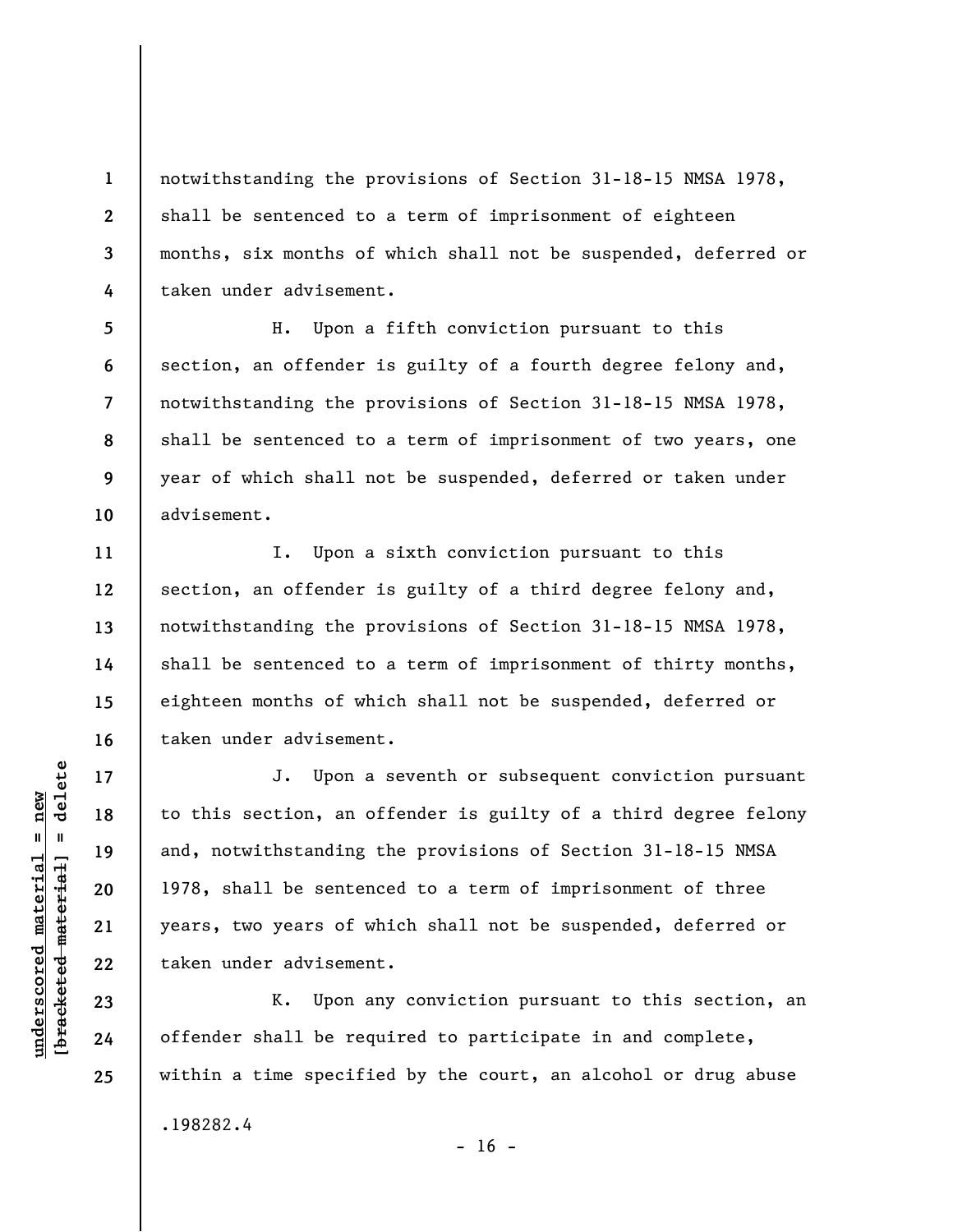**1 2 3 4 5 6 7 8 9 10 11 12 13 14 15 16 17 18 19 20 21 22 23 24 25**  screening program approved by the department of finance and administration and, if necessary, a treatment program approved by the court. The requirement imposed pursuant to this subsection shall not be suspended, deferred or taken under advisement. L. Upon a second or third conviction pursuant to this section, an offender shall be required to participate in and complete, within a time specified by the court: (1) not less than a twenty-eight-day inpatient, residential or in-custody substance abuse treatment program approved by the court; (2) not less than a ninety-day outpatient treatment program approved by the court; (3) a drug court program approved by the court; or (4) any other substance abuse treatment program approved by the court. The requirement imposed pursuant to this subsection shall not be suspended, deferred or taken under advisement. M. Upon a felony conviction pursuant to this section, the corrections department shall provide substance abuse counseling and treatment to the offender in its custody. While the offender is on probation or parole under its supervision, the corrections department shall also provide substance abuse counseling and treatment to the offender or .198282.4 - 17 -

**underscored material = new [bracketed material] = delete**

 $\frac{1}{2}$  intereted material = delete  $underscored material = new$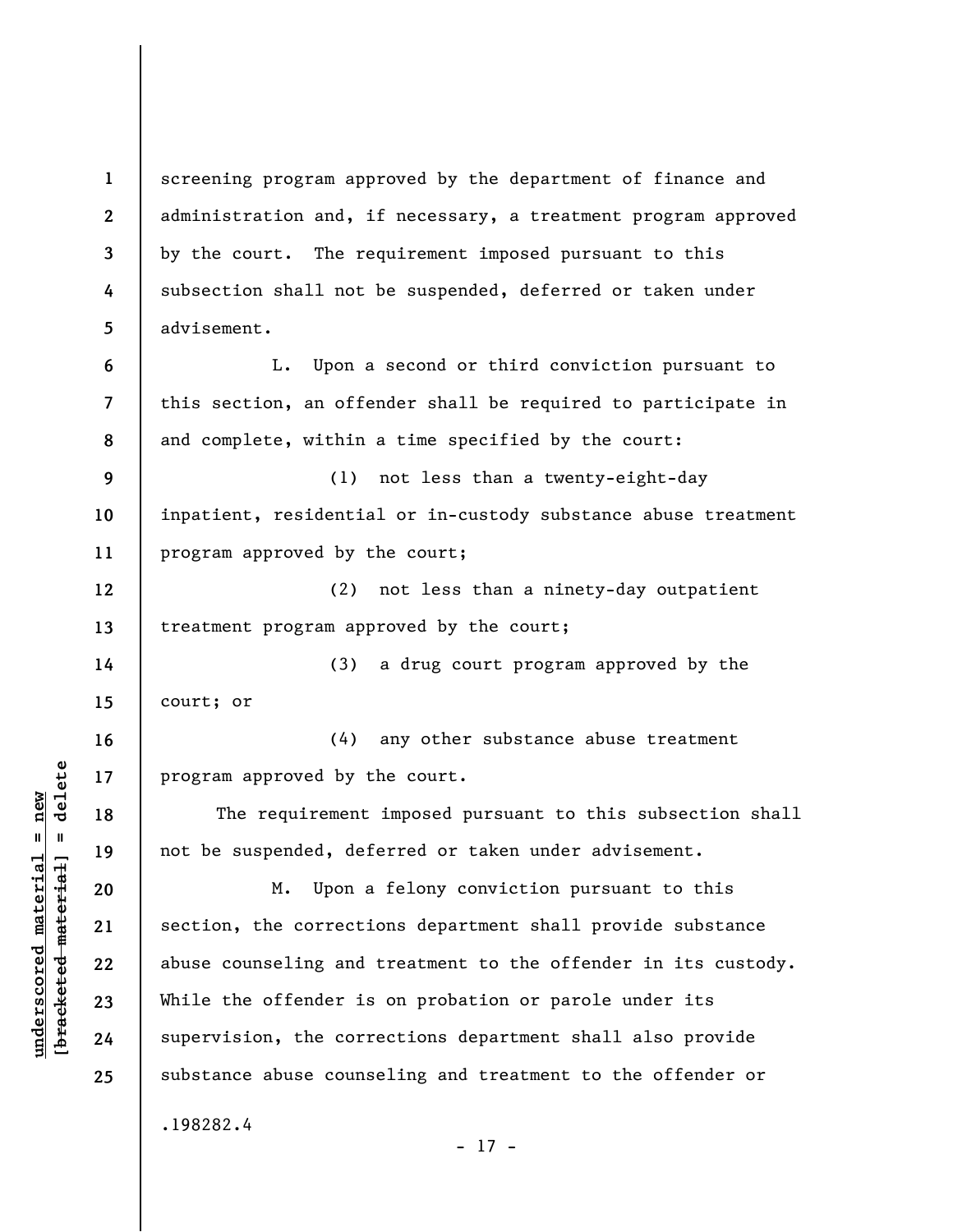**1 2**  shall require the offender to obtain substance abuse counseling and treatment.

**3 4 5 6 7 8 9 10 11 12**  N. Upon a conviction pursuant to this section, an offender shall be required to obtain an ignition interlock license and have an ignition interlock device installed and operating on all motor vehicles driven by the offender, pursuant to rules adopted by the [traffic safety] bureau. Unless determined by the bureau to be indigent, the offender shall pay all costs associated with having an ignition interlock device installed on the appropriate motor vehicles. The offender shall operate only those vehicles equipped with ignition interlock devices for:

 $(1)$  a period of one year, for a first

offender;

**13** 

**14** 

**15** 

**16** 

**17** 

**18** 

**19** 

**20** 

**21** 

**22** 

**23** 

**24** 

**25** 

**underscored material = new [bracketed material] = delete**

 $anderscored material = new$ 

delete

 $\mathbf{u}$ 

bracketed material

(2) a period of two years, for a second conviction pursuant to this section;

(3) a period of three years, for a third conviction pursuant to this section; or

(4) the remainder of the offender's life, for a fourth or subsequent conviction pursuant to this section.]

(1) if a first offender:

(a) one year, if the blood or breath of the person contained an alcohol concentration below sixteen one hundredths;

(b) two years, if the blood or breath of

.198282.4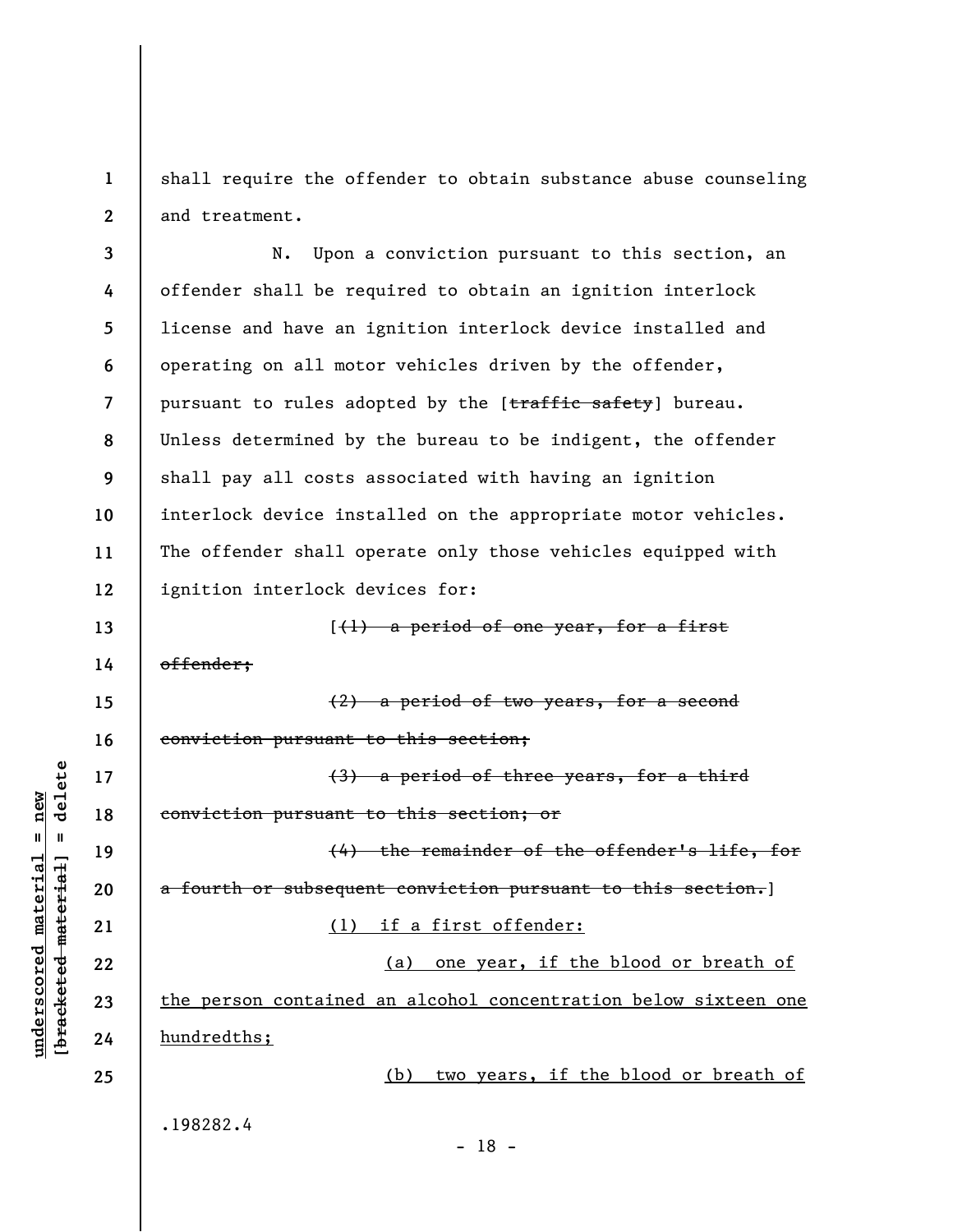| $\mathbf 1$      | the person contained an alcohol concentration from sixteen one  |
|------------------|-----------------------------------------------------------------|
| $\boldsymbol{2}$ | hundredths to below twenty-four one hundredths; and             |
| 3                | (c) four years, if the blood or breath                          |
| 4                | of the person contained an alcohol concentration of twenty-four |
| 5                | one hundredths or greater;                                      |
| 6                | (2) upon a second conviction pursuant to this                   |
| 7                | section:                                                        |
| 8                | (a) two years, if the blood or breath of                        |
| 9                | the person contained an alcohol concentration below sixteen one |
| 10               | hundredths;                                                     |
| 11               | (b) four years, if the blood or breath                          |
| 12               | of the person contained an alcohol concentration from sixteen   |
| 13               | one hundredths to below twenty-four one hundredths; and         |
| 14               | (c) the remainder of the offender's life                        |
| 15               | if the blood or breath of the person contained an alcohol       |
| 16               | concentration of twenty-four one hundredths or greater, subject |
| 17               | to a five-year review, as provided in Section 66-5-5 NMSA 1978  |
| 18               | and Subsection P of this section;                               |
| 19               | (3) upon a third conviction pursuant to this                    |
| 20               | section:                                                        |
| 21               | three years, if the blood or breath<br>(a)                      |
| 22               | of the person contained an alcohol concentration below sixteen  |
| 23               | one hundredths; and                                             |
| 24               | the remainder of the offender's life<br>(b)                     |
| 25               | if the blood or breath of the person contained an alcohol       |
|                  | .198282.4                                                       |
|                  | $-19 -$                                                         |

 $[bracketeed-materiat] = delete$ **[bracketed material] = delete**  $underscored material = new$ **underscored material = new**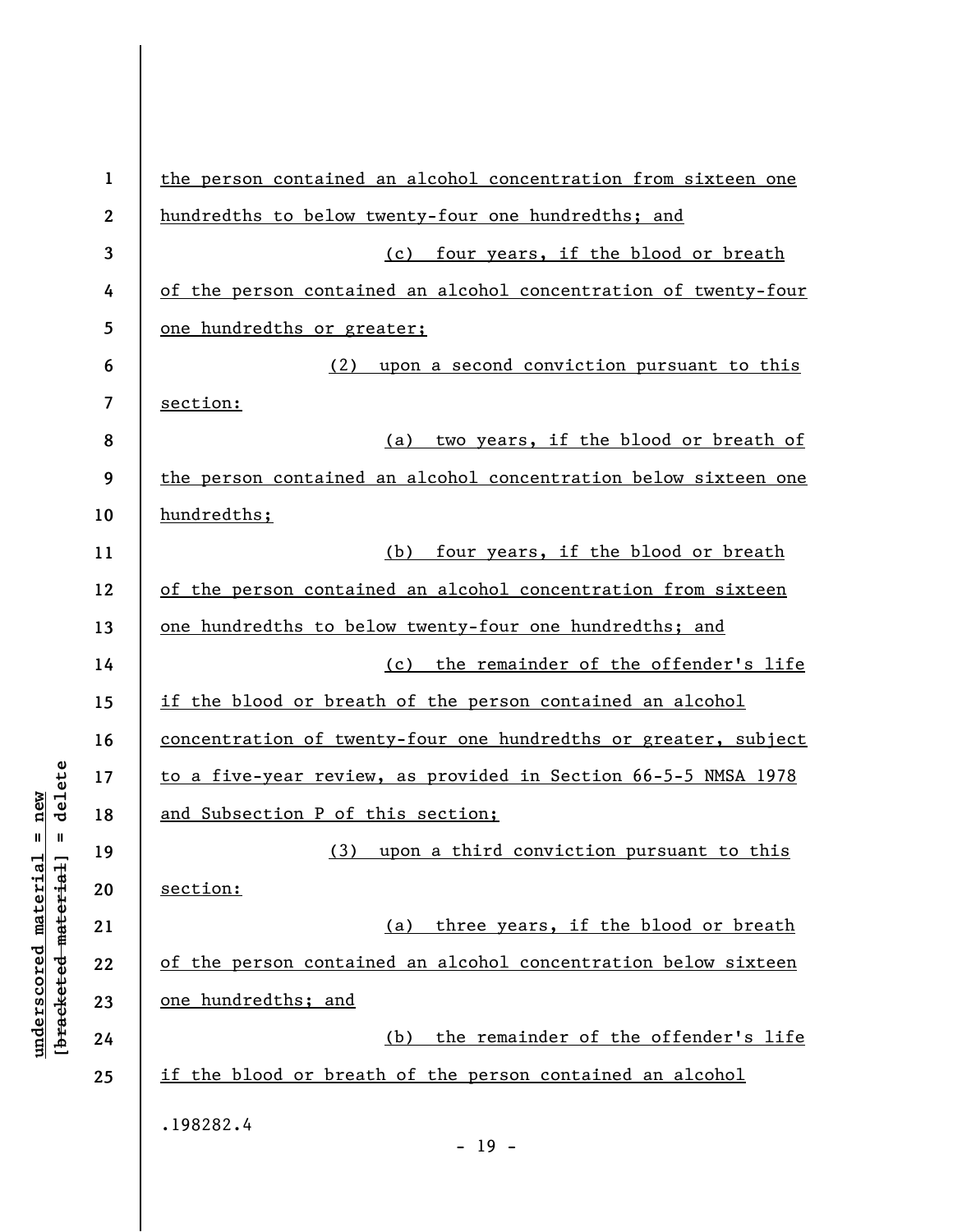**1 2 3 4 5 6 7 8 9 10 11 12 13**  concentration of sixteen one hundredths or greater, subject to a five-year review, as provided in Section 66-5-5 NMSA 1978 and Subsection P of this section; and (4) upon a fourth or subsequent conviction pursuant to this section, for the remainder of the offender's life, subject to a five-year review, as provided in Section 66-5-5 NMSA 1978 and Subsection P of this section. O. An offender who refuses to submit to chemical testing at time of arrest under the Implied Consent Act shall be considered to have had a blood or breath alcohol concentration of sixteen one hundredths for the purposes of establishing an ignition interlock requirement period under Subsection N of this section.

 $[\theta_{\bullet}]$  P. Five years from the date of conviction and every five years thereafter, [a fourth or subsequent offender] an offender with a lifetime interlock device requirement may apply to a district court for removal of the ignition interlock device requirement provided in this section and for restoration of a driver's license. A district court may, for good cause shown, remove the ignition interlock device requirement and order restoration of the license; provided that the offender has not been subsequently convicted of driving a motor vehicle under the influence of intoxicating liquor or drugs. Good cause may include an alcohol screening and proof from the interlock vendor that the person has not had violations of the

.198282.4

 $- 20 -$ 

## delete **[bracketed material] = delete**  $underscored material = new$ **underscored material = new**  $\frac{1}{2}$

**14** 

**15** 

**16** 

**17** 

**18** 

**19** 

**20** 

**21** 

**22** 

**23** 

**24**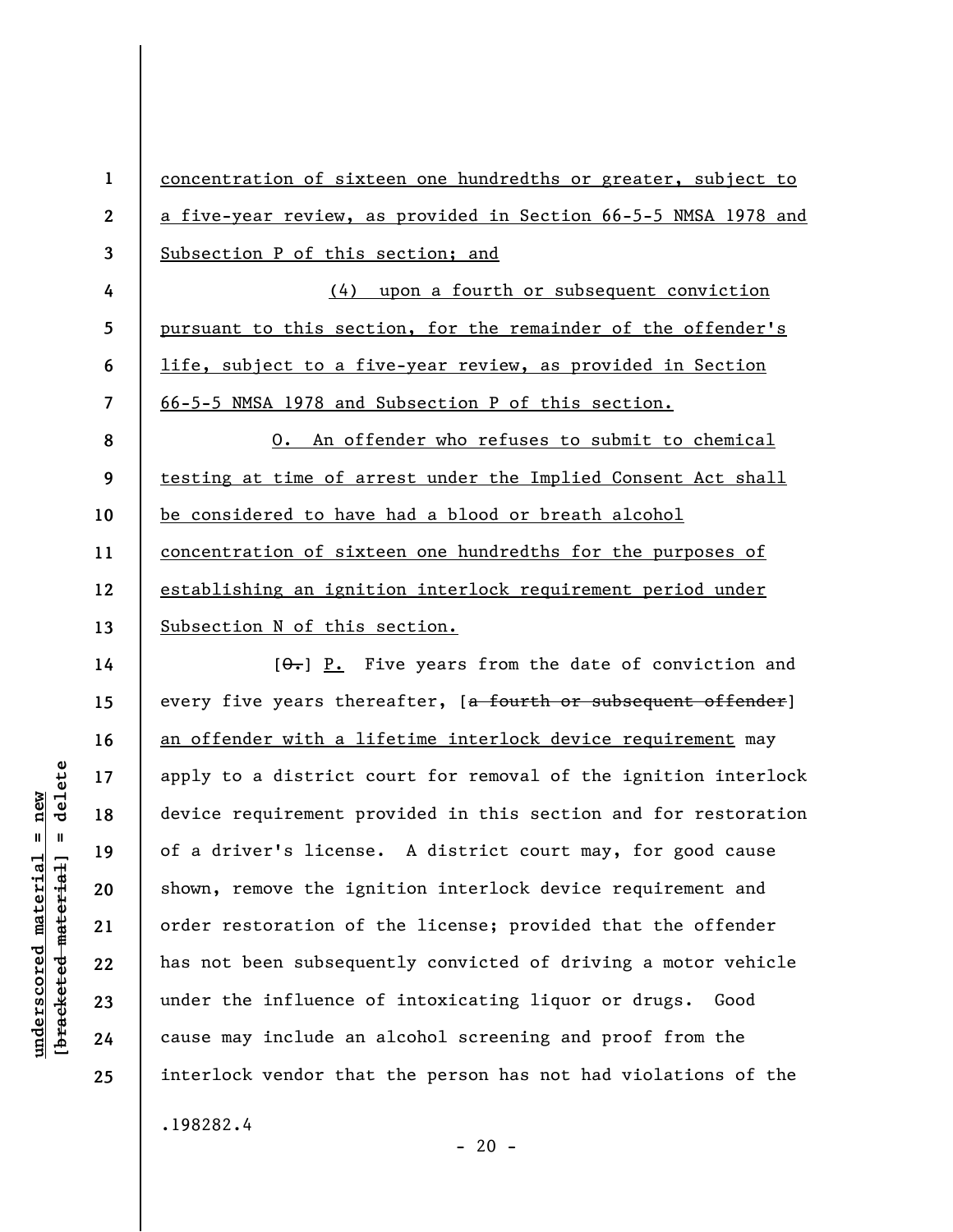**1**  interlock device.

| $\mathbf{2}$ | $[P$ $\cdot$ 0. An offender who obtains an ignition             |
|--------------|-----------------------------------------------------------------|
| 3            | interlock license and installs an ignition interlock device     |
| 4            | prior to conviction shall be given credit at sentencing for the |
| 5            | time period the ignition interlock device has been in use.      |
| 6            | R. An offender who has not installed an ignition                |
| 7            | interlock device and has not obtained an ignition interlock     |
| 8            | license shall be required to maintain sobriety and to           |
| 9            | participate in a court-approved sobriety monitoring program for |
| 10           | the same period as the ignition interlock requirement in        |
| 11           | Subsection N of this section. Sobriety shall be monitored at    |
| 12           | least daily. After twelve months of monitored sobriety, the     |
| 13           | court may reduce the frequency of monitoring. Failure to        |
| 14           | maintain sobriety or to comply with the monitoring program      |
| 15           | shall result in a jail term of not less than forty-eight hours  |
| 16           | for each failure to maintain sobriety or to comply with the     |
| 17           | monitoring program. The jail term may not be served on a        |
| 18           | community release or an electronic monitoring program. A jail   |
| 19           | term imposed under this subsection is not limited by the        |
| 20           | maximum imprisonment terms specified in Subsection E or F of    |
| 21           | this section. Unless determined by the court to be indigent,    |
| 22           | the offender shall pay all costs associated with sobriety       |
| 23           | monitoring. Upon the offender installing an ignition interlock  |
| 24           | device and obtaining an ignition interlock license, the court   |
| 25           | may suspend the sobriety maintenance and monitoring             |
|              | .198282.4                                                       |

- 21 -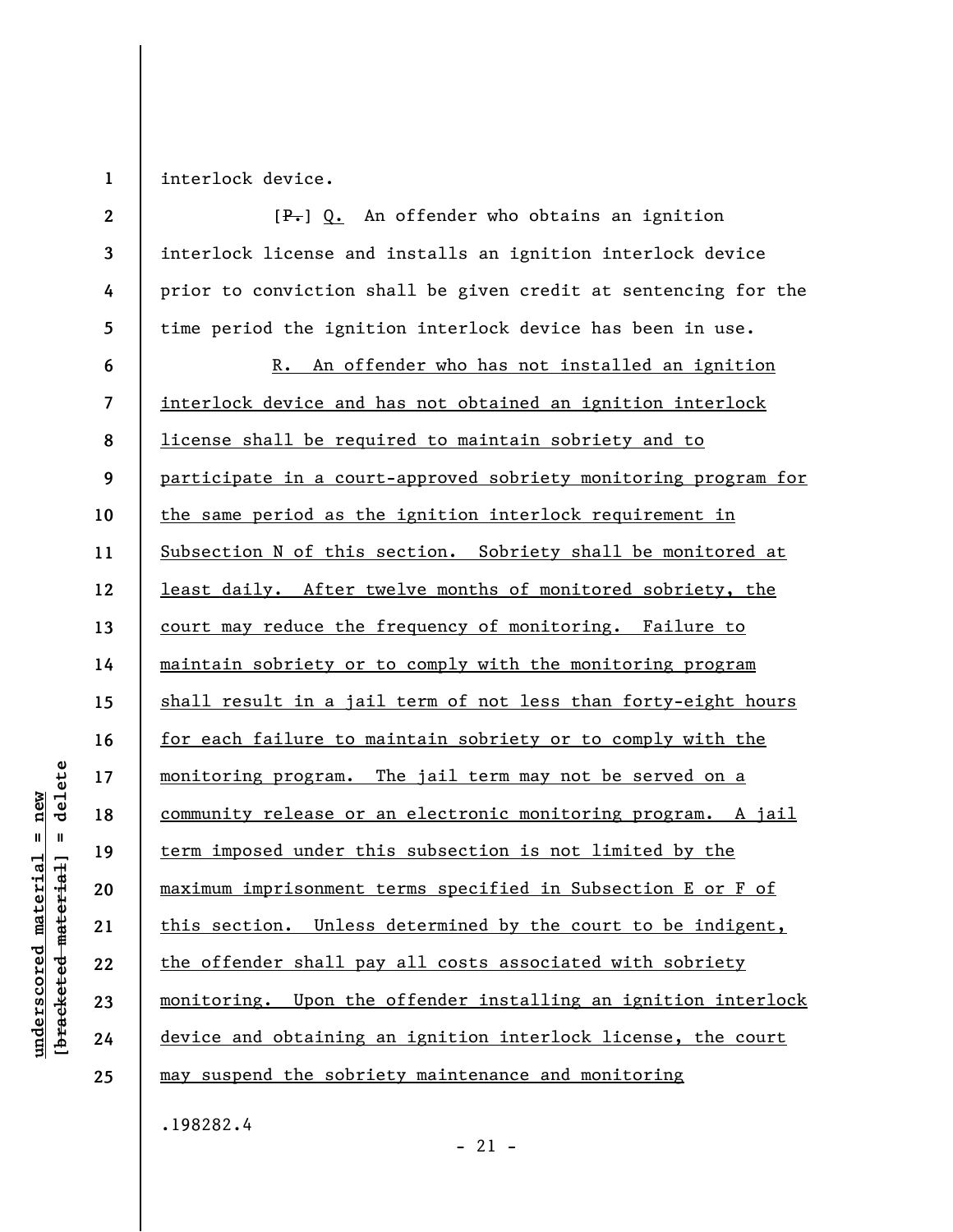requirements. The time spent successfully maintaining sobriety shall be credited toward the time required in Subsection N of this section to have the ignition interlock device and license.

 $[Q_{\bullet}]$  S. In the case of a first, second or third offense under this section, the magistrate court has concurrent jurisdiction with district courts to try the offender.

 $[R_r]$   $T_t$ . A conviction pursuant to a municipal or county ordinance in New Mexico or a law of any other jurisdiction, territory or possession of the United States or of a tribe, when that ordinance or law is equivalent to New Mexico law for driving under the influence of intoxicating liquor or drugs, and prescribes penalties for driving under the influence of intoxicating liquor or drugs, shall be deemed to be a conviction pursuant to this section for purposes of determining whether a conviction is a second or subsequent conviction.

 $[**S**$ . In addition to any other fine or fee that may be imposed pursuant to the conviction or other disposition of the offense under this section, the court may order the offender to pay the costs of any court-ordered screening and treatment programs.

 $[T<sub>1</sub>]$  V. With respect to this section and notwithstanding any provision of law to the contrary, if an offender's sentence was suspended or deferred in whole or in part and the offender violates any condition of probation, the .198282.4  $- 22 -$ 

delete **[bracketed material] = delete**  $underscored material = new$ **underscored material = new**  $\mathbf{u}$ bracketed material **1** 

**2** 

**3** 

**4** 

**5** 

**6** 

**7** 

**8** 

**9** 

**10** 

**11** 

**12** 

**13** 

**14** 

**15** 

**16** 

**17** 

**18** 

**19** 

**20** 

**21** 

**22** 

**23** 

**24**